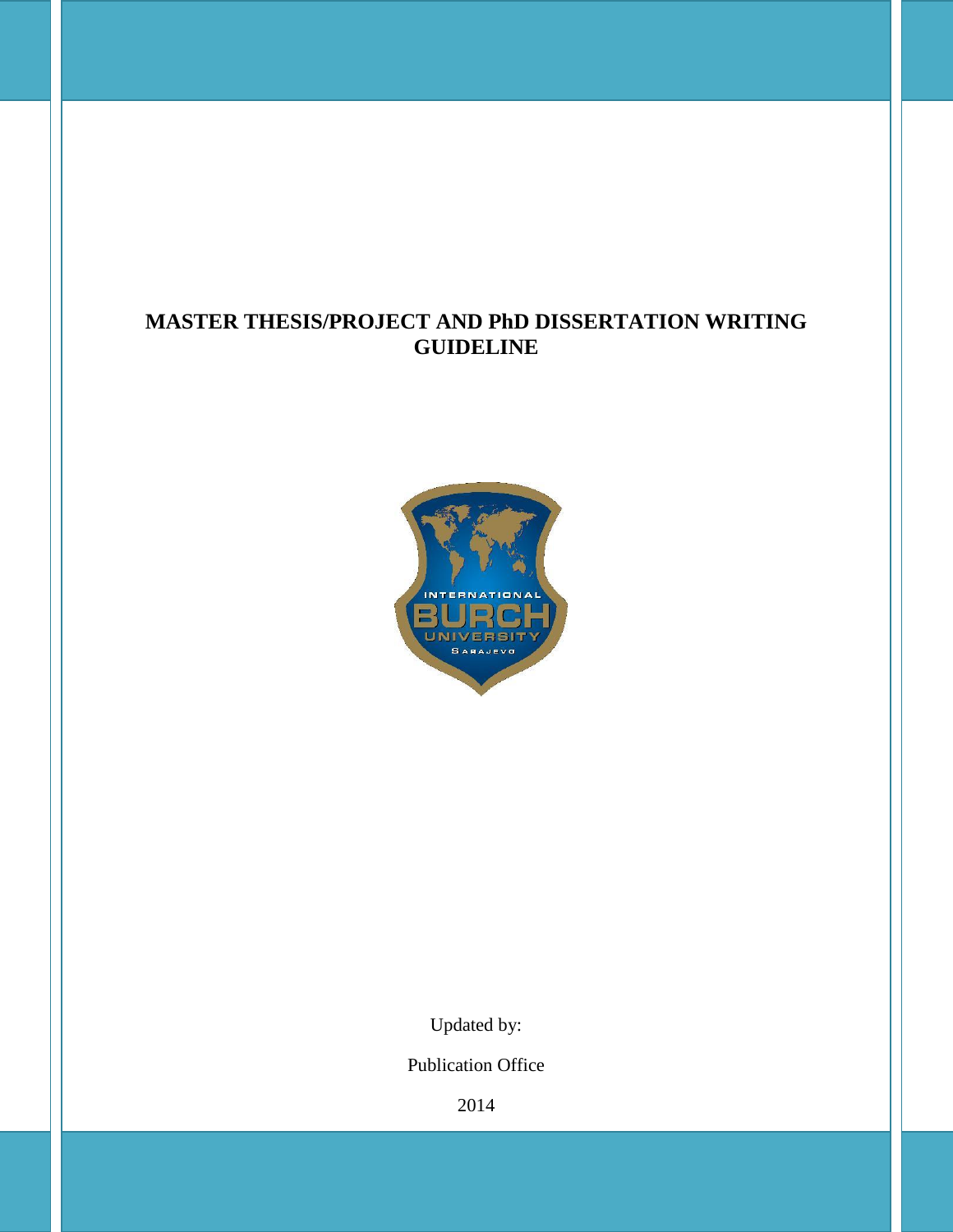# **PREFACE**

The purpose of this thesis/project and PhD dissertation writing guideline is to clarify, simplify and promote excellence in PhD & Master Thesis writing and presentation. This guideline describes the important requirements for maintaining the uniformity at the International Burch University.

This guideline provides detailed explanation about format, spacing, and referencing rules necessary to be followed in order to fulfill the preconditions for thesis/project or dissertation acceptance. All students are obligated to follow each instance in the guideline while writing their thesis in order to decrease the error. Person in charge will go through thesis or project and check all format requirements. Only after this check up student can print final hard copies.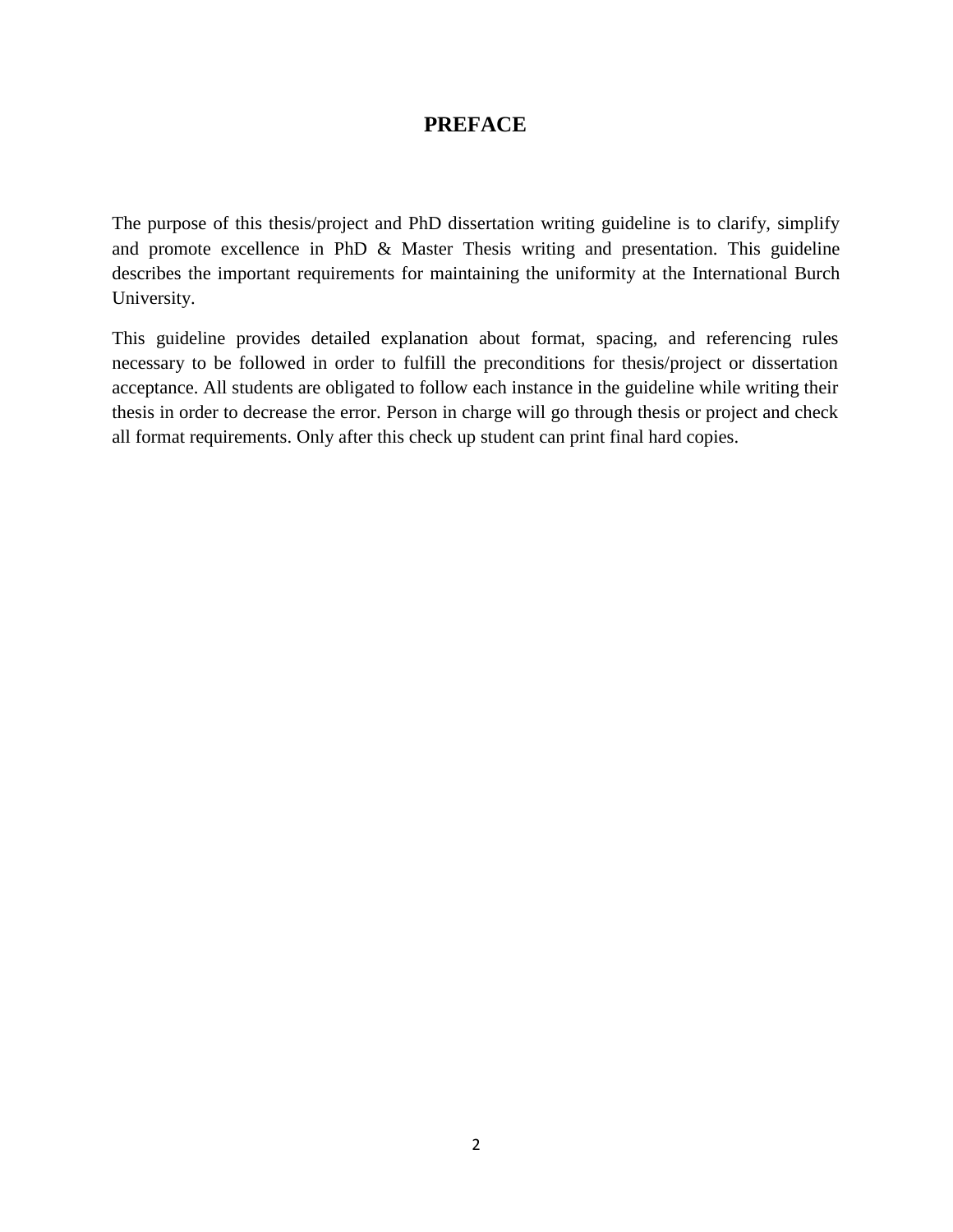# **Table of Contents**

| $\mathbf{1}$            | <b>General Guidelines and Parts of the Thesis</b>             | 5  |
|-------------------------|---------------------------------------------------------------|----|
| $\overline{2}$          | <b>Submission of Thesis/Project or Dissertation</b>           | 6  |
| 3                       | <b>Format and Appearance</b>                                  | 8  |
|                         | 3.1 Paper Quality and Duplication                             | 8  |
|                         | 3.2 Margins and Justification                                 | 8  |
|                         | 3.3 Font                                                      | 8  |
|                         | 3.4 Spacing                                                   | 9  |
|                         | 3.5 Paragraph and Formatting                                  | 9  |
|                         | 3.6 Pagination                                                | 9  |
|                         | 3.7 Multiple Volumes                                          | 11 |
|                         | 3.8 Front Cover and Binding                                   | 11 |
| $\overline{\mathbf{4}}$ | <b>Writing the Parts of the Thesis</b>                        | 12 |
|                         | 4.1 Preliminary Pages                                         | 12 |
|                         | 4.1.1 Title Page                                              | 12 |
|                         | 4.1.2 Approval Page                                           | 12 |
|                         | 4.1.3 Abstract                                                | 12 |
|                         | 4.1.4 Acknowledgements                                        | 13 |
|                         | 4.1.5 Declaration                                             | 13 |
|                         | 4.1.6 Table of Contents                                       | 13 |
|                         | 4.1.7 List of Tables                                          | 13 |
|                         | 4.1.8 List of Figures; List of Illustrations; List of Symbols | 14 |
|                         | 4.1.9 List of Appendices                                      | 14 |
|                         | 4.1.10 List of Abbreviations                                  | 14 |
|                         | 4.2. The Body                                                 | 14 |
|                         | 4.2.1 Headings                                                | 15 |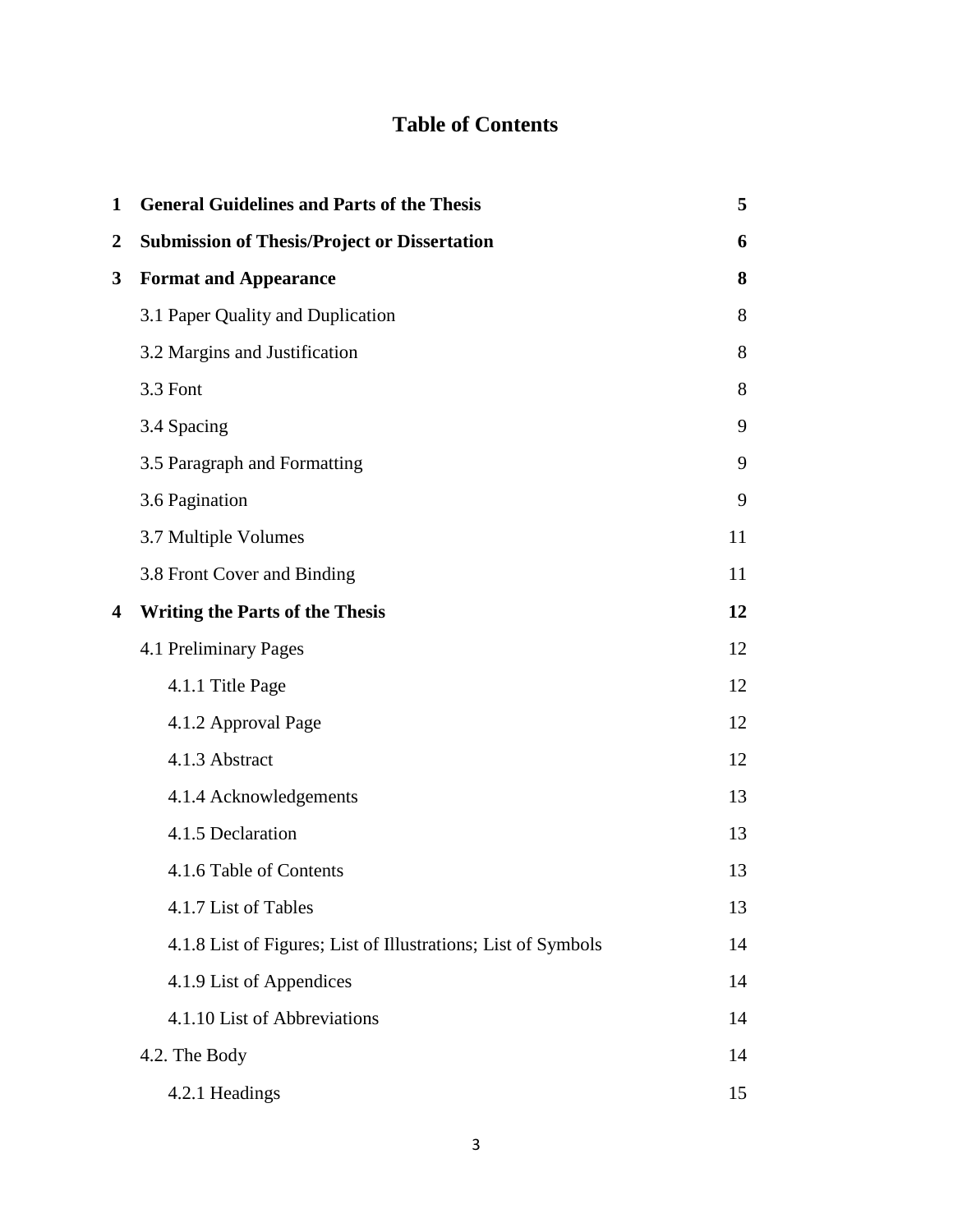| 4.2.2 Illustrative Material: Tables and Figures | 16 |
|-------------------------------------------------|----|
| 4.2.3 Formulas                                  | 18 |
| 4.2.4 Quotations                                | 18 |
| 4.2.5 Footnotes and Endnotes                    | 18 |
| 5.2.6 Citations                                 | 19 |
| 4.2.7 References                                | 19 |
| 4.2.8 Appendices                                | 19 |
| 4.2.9 Curriculum Vitae                          | 20 |
| 4.3 Precise name of each faculty and department | 20 |
| <b>Appendices</b>                               |    |
| Appendix 1 Cover Page                           | 21 |
| Appendix 2 Title Page                           | 22 |
| Appendix 3 Approval Page                        | 23 |
| Appendix 4 Abstract                             | 24 |
| Appendix 5 Acknowledgements                     | 25 |
| Appendix 6 Declaration                          | 26 |
| Appendix 7 Table of Contents                    | 27 |
| Appendix 8 List of Tables                       | 29 |
| Appendix 9 List of Figures                      | 30 |
| Appendix 10 List of Appendices                  | 31 |
| Appendix 11 List of Abbreviations               | 32 |
| Appendix 12 Sample Table                        | 33 |
| Appendix 13 Sample Figure                       | 34 |
| Appendix 14 Curriculum Vitae                    | 35 |
| Appendix 15 References                          | 36 |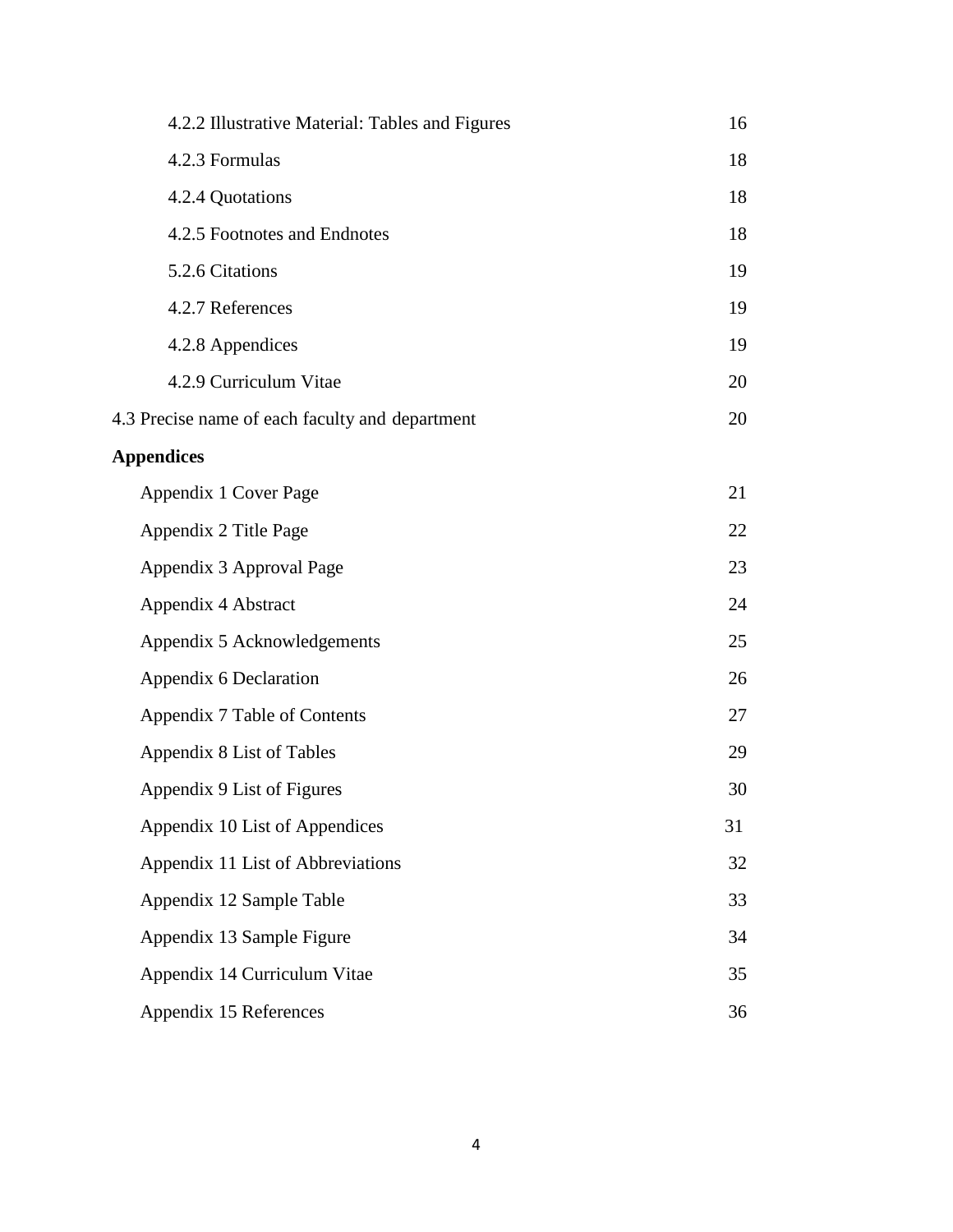# **1. General Guidelines and Parts of the Thesis**

Each thesis must be prepared electronically by using a word processor, a mark-up language (e.g. LaTeX) and drawing or graphics software.

All tables, figures and formulas should be electronically generated by using word processor or relevant software. Figures that cannot be generated electronically should be manually drawn subject to technical drawing principles.

All tables, figures should be cited within the main body of the thesis.

Laser or ink-jet printer outputs are required. All print must be in permanent black ink and must appear on only one side of the paper.

No ink corrections, strikeovers, correction fluid, correction tape, paste-ups, insertions between lines, or letterset are permitted on the final bound copies. If any corrections are needed, they should be made on the original manuscript (but not by ink corrections or strikeovers which are never allowed) and the corrected pages must be reprinted before making copies of the thesis.

Each source used or cited in the thesis should be presented with proper reference list. International Burch University requires usage of APA style for referencing used sources.

Every thesis should include three main parts or divisions: the preliminary pages, the body, and the reference material.

The thesis should be written in English language for all departments except Oriental Philology where thesis should be written in Turkish language.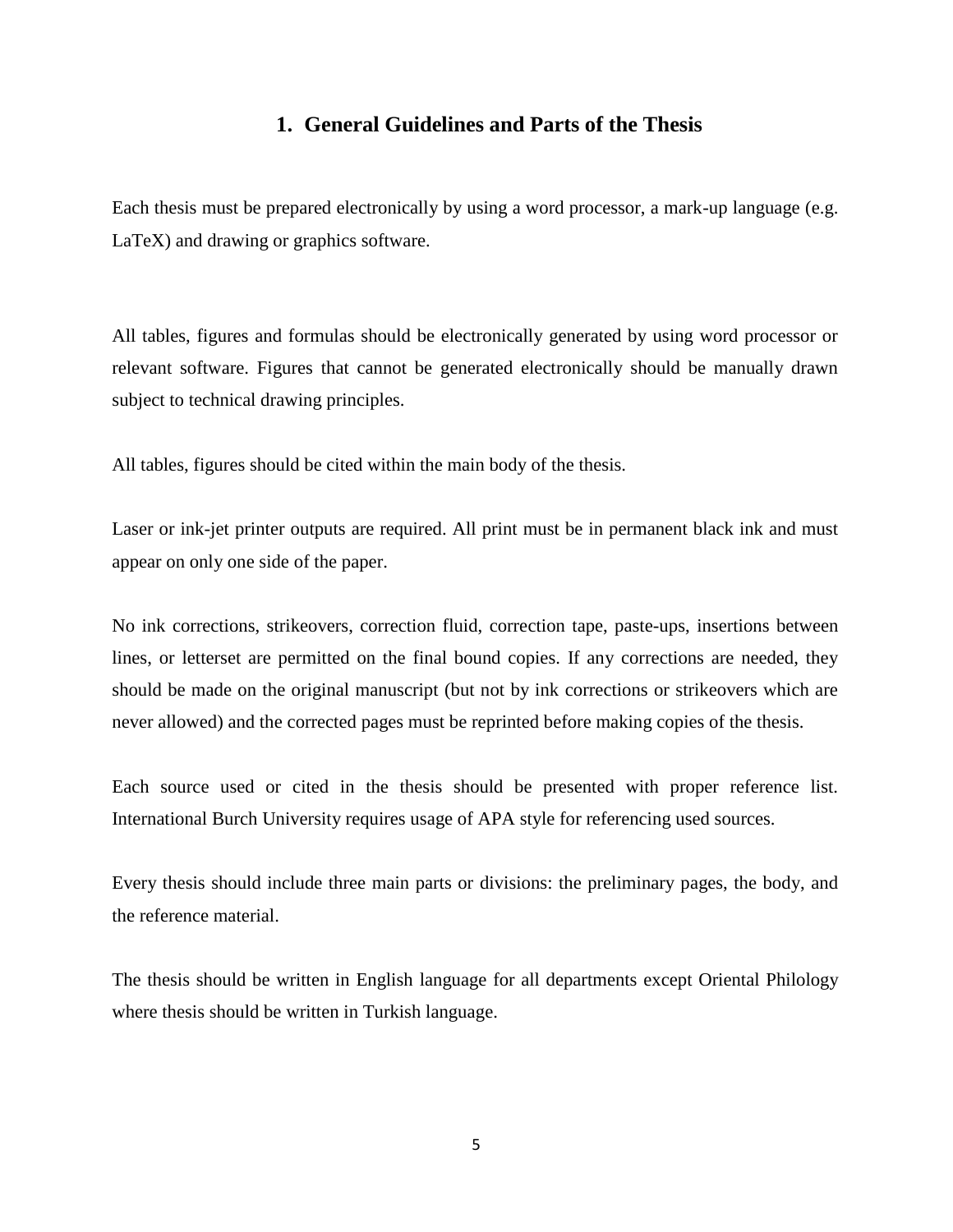# **2. Submission of Thesis/Project and Dissertation**

# **Students must refer to the following procedure while submitting the project/thesis/dissertation:**

#### *Master without thesis*

- 1. Student needs to submit Authorization Request to Schedule Final Work in Student Affairs Office (SAO) downloadable from gs.ibu.eduba together with one copy of final work in soft cover.
- 2. Committee members and schedule of defense will be proposed by Supervisor.
- 3. After Faculty Council adopts the final decision, student can defend final work (project) in front of the Jury.
- 4. After final work (project) defense, students will submit one copy of final work to Student Affairs Office.
- 5. After Student Affairs Office confirms the final work has required information, student will submit final work to Publication Office for format checking. Publication Office will confirm the final work has correct format by signing Format Checking Form and send it to Student Affairs Office.
- 6. After format checking, students have to submit 3 final work (project) copies hardcover, and 3 soft copies - CD (in pdf format)

## *Master with Thesis*

- 1. Starting from October, and latest by end of November, students will submit their final work proposal. Final Work Proposal form students can take in Student Affairs Office or download from [www.gs.ibu.edu.ba](http://www.gs.ibu.edu.ba/) web page. After students supervisor approves the Final Work proposal, student needs to submit the form to Student Affairs Office.
- 2. Student needs to submit Authorization Request to Schedule Final Work in Student Affairs Office (SAO) downloadable from gs.ibu.eduba together with one copy of final work in soft cover.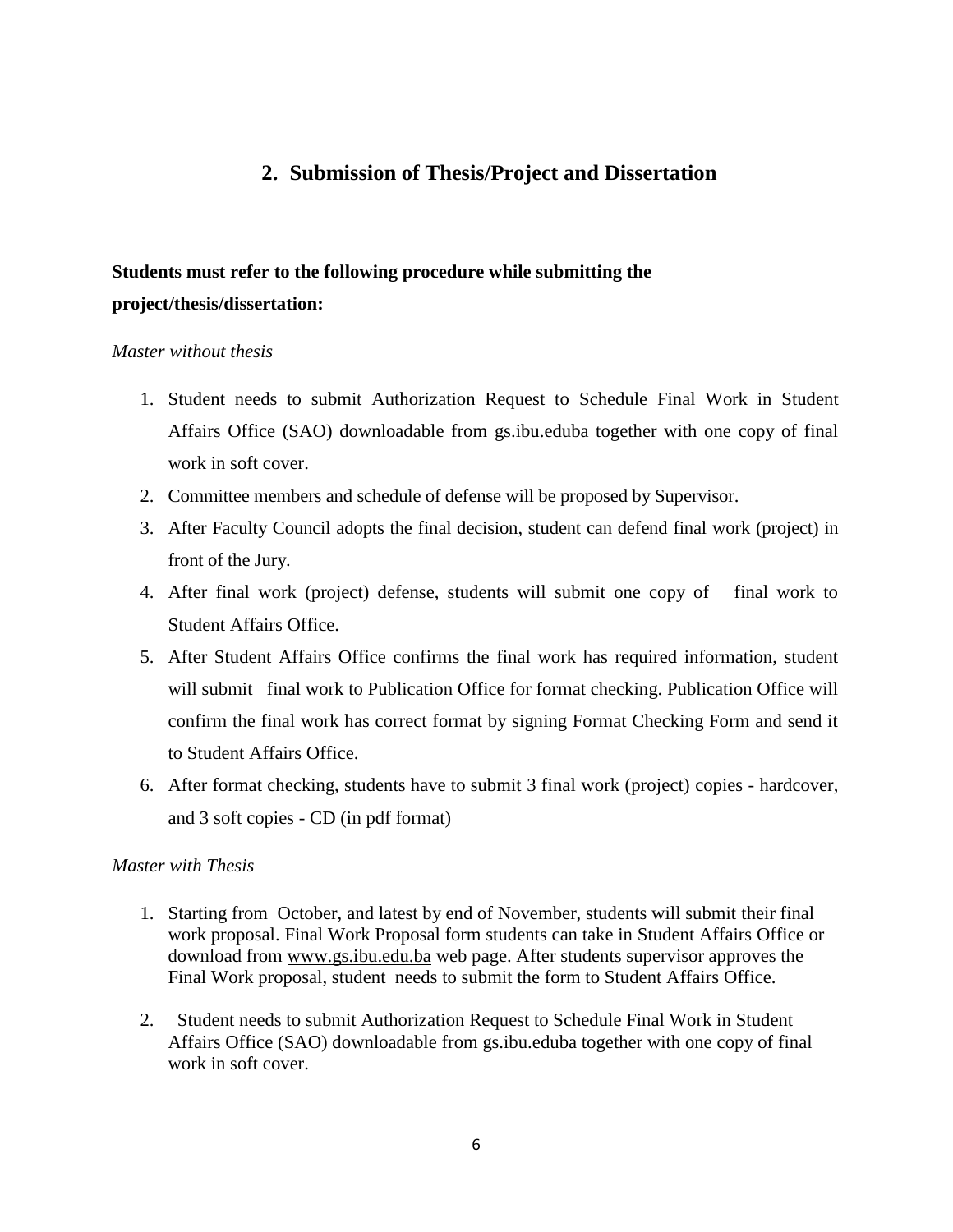- 3. Committee members and schedule of defense will be proposed by Supervisor.
- 4. After Faculty Council adopts the final decision, student can defend final work (thesis) in front of the Jury.
- 5. After final work (thesis) defense, students will submit one copy of final work to Student Affairs Office. After Student Affairs Office confirms the final work has required informations, student will submit final work to Publication Office for format checking. Publication Office will confirm the final work has correct format by signing Format Checking Form and send it to Student Affairs Office.
- 6. After format checking, students have to submit 4 Final Work (Thesis) copies hardcover, and 4 soft copies - CD (in pdf format)

## *PhD Dissertation*

- 1. Starting October, and latest by end of December, students will submit their final work proposal. Final Work Proposal Form students can take in Student Affairs Office or download from [www.gs.ibu.edu.ba](http://www.gs.ibu.edu.ba/) web page.
- 2. After submission, Department will determine the schedule of final work examination (latest by end of January final work examination must held). Student have to submit and defend final work proposal regardless to did they pass courses or Qualifying exam.
- 3. Students who didn't pass PhD Qualifying exam before and have completed all courses, have to take PhD Qualifying exam immediately after final exams in January-February. Students who don't pass Qualifying exam in February or students who complete all courses in June-July final exams or second make-up exams in September, have to take Phd Qualifying exam after second make-up exams.
- 4. Student needs to submit Authorization Request to Schedule Final Work in Student Affairs Office (SAO) downloadable from gs.ibu.eduba together with one copy of final work in soft cover.
- 5. After Final Work (Dissertation) Defense, Students will submit one copy of Final Work to Student Affairs Office. After Student Affairs Office confirms it has required informations, student will submit Final Work to Publication Office for format checking. Publication Office will confirm the Final Work has correct format by signing Format Checking Form and send it to Student Affairs Office.
- 6. After format checking, students have to submit 6 final work (dissertation) copies hardcover, and 6 soft copies - CD (in pdf format)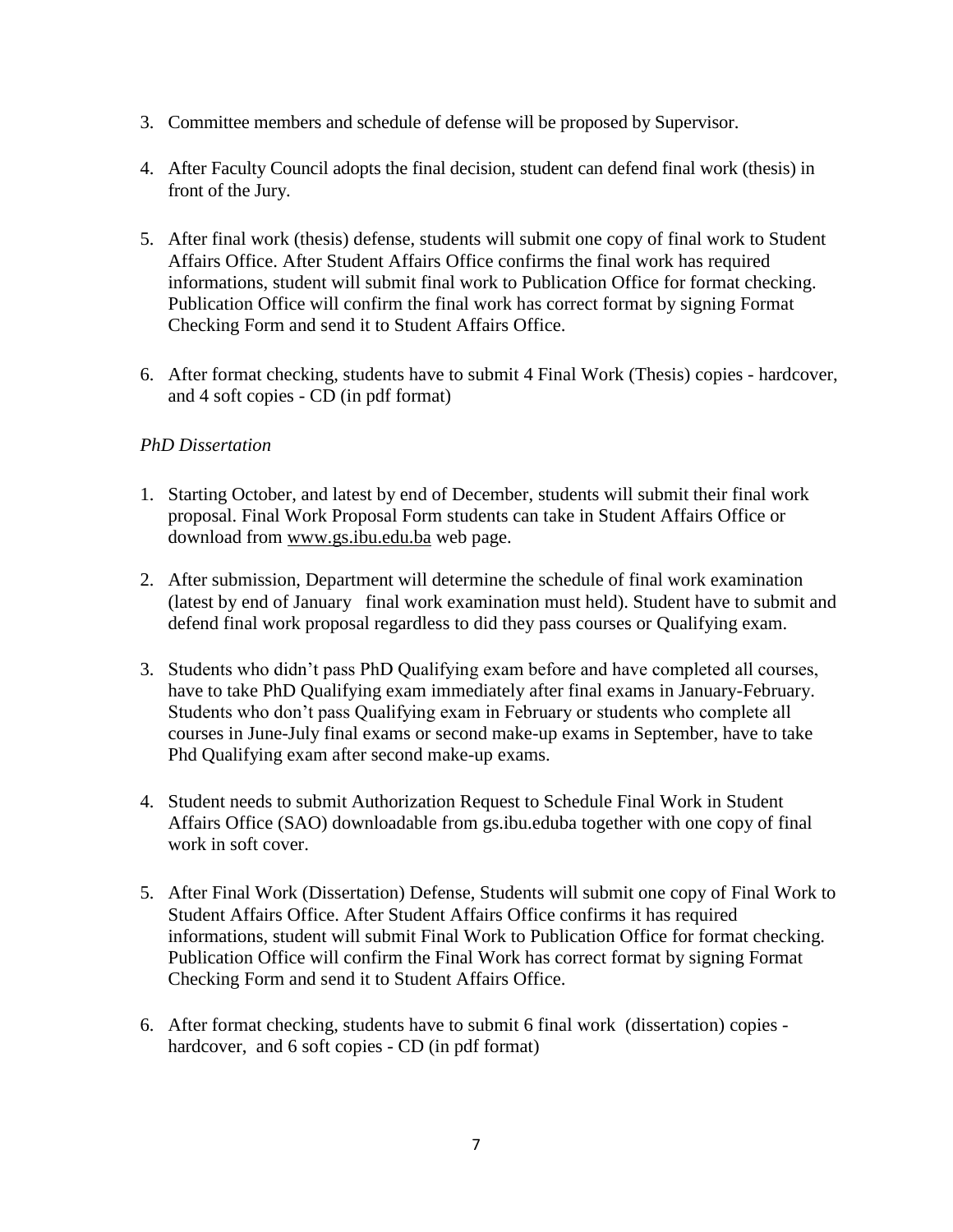## **3. Format and Appearance**

#### **3.1 Paper Quality and Duplication**

All copies of the thesis/project and dissertation should be printed on good quality, preferably acid-free, white bond paper, of 80  $g/m^2$ , measuring 210 by 297 mm (A4). Only single-sided copies will be accepted.

#### **3.2 Margins and Justification**

The left margin (binding side) should be 40 mm and the right, top and bottom margins should be 25mm. All footnotes, headings, page numbers, text, tables, illustrations should be within these margins.

The headings of all main sections (such as, Approval page, Acknowledgements, Table of Contents, List of Tables, List of Figures, List of Symbols, List of Abbreviations, Introduction, all other sections in the main body of the thesis, Conclusion, References, Appendices, Curriculum Vitae) should be 60 mm below the top of the page. No hyphenation is allowed in the headings and in the text of the preliminary pages. The headings should be center justified.

#### **3.3 Font**

A conventional font type preferably Times New Roman, size 12-point, should be used consistently throughout the manuscript. Bold face letters and symbols, and italics should be used sparingly throughout the thesis.

Font size of the footnotes must be 10 points. Font size of figure captions and table headings must be 12 points. Font size of characters in tables and figures can be reduced down to 8 points if space limitations make it imperative. When necessary, for example in large volume theses, all the font sizes indicated above can be reduced by 1 point.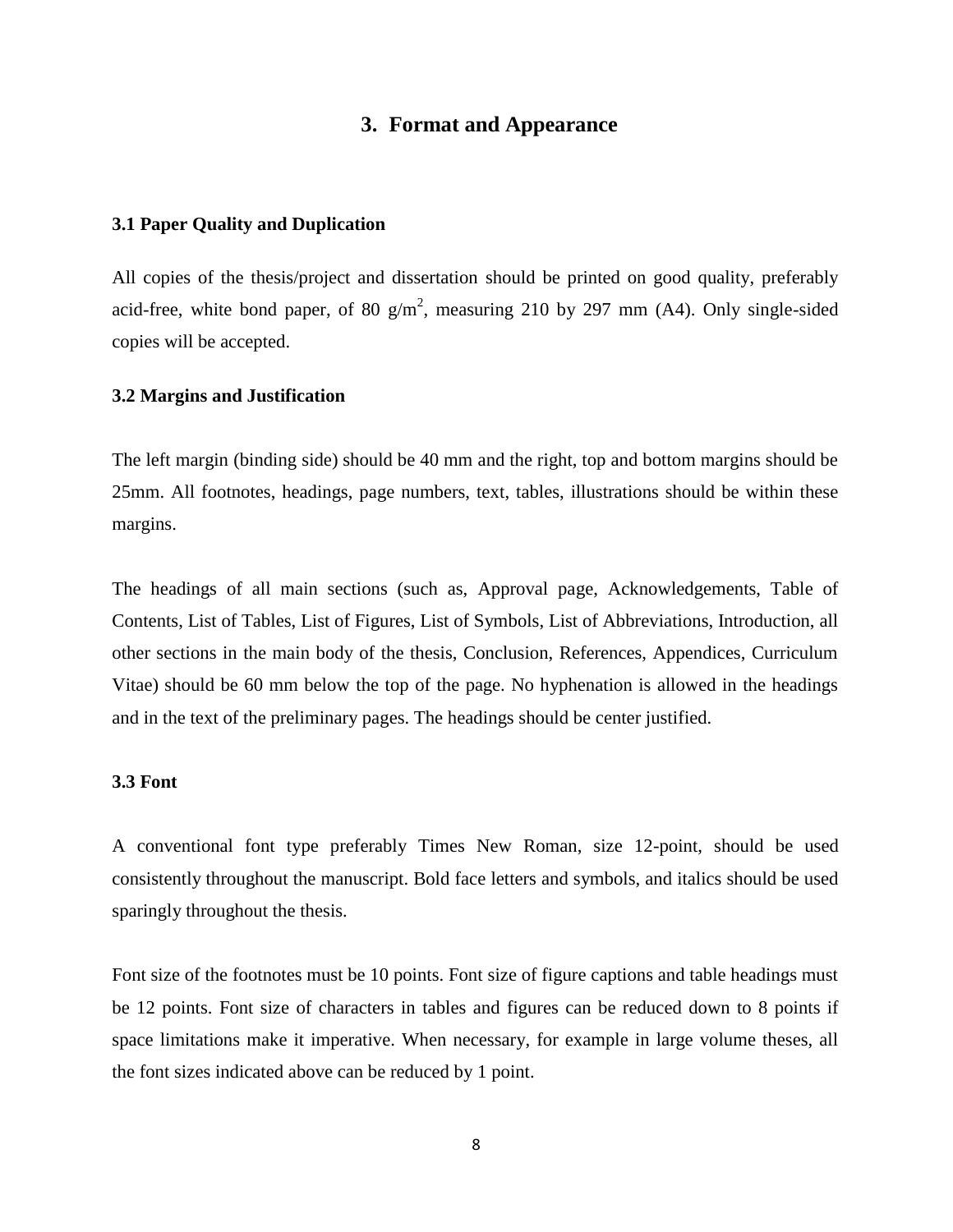#### **3.4 Spacing**

The thesis should be typed *one and a half spacing (1.5)* and *two space hits* between paragraphs. Tables, long quotations, footnotes, endnotes, bibliographies, references and bibliography (except between entries), headings or subheadings, multiline captions and algorithms (pseudo-codes, software programs) should be single-spaced.

#### **3.5 Paragraph Formatting**

Each paragraph should start from the left margin and 2 spaces  $(2x1.5)$  distance from the preceding paragraph. If a paragraph is split between pages, at least two lines of a paragraph must appear together at the top or bottom of a page. All headings and subheadings must be followed by at least two lines of a paragraph before a page break.

Algorithm descriptions (pseudo-codes, software program codes) should be written in single spacing using a mono-spaced font type as a separate paragraph and indented in its entirety at 10 mm from the left margin.

#### **3.6 Pagination**

Pagination of the thesis/project or dissertation is divided into three sections. First section is front cover page and inside title page which should appear without numbering. Second section includes pages from approval page till introduction which is numbered with roman numbers (i, ii, iii etc). Third section includes numbering pages from introduction which starts with Arabic numerals  $(1, 2, 3$  etc.) till the end of the thesis.

For a better understanding please refer to the table below.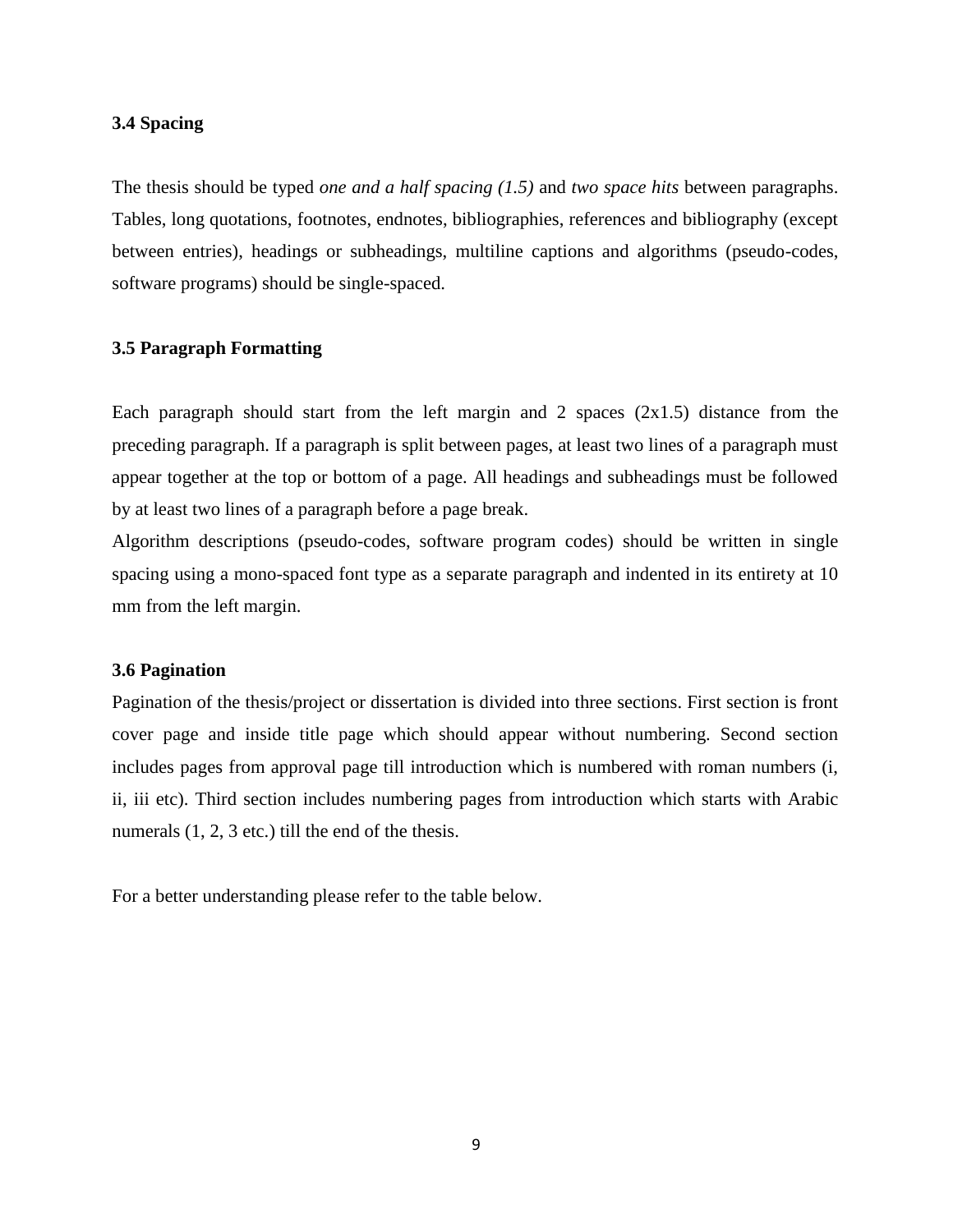|  | TABLE 1.1 Order of appearance and pagination. |
|--|-----------------------------------------------|
|  |                                               |

| Front cover (bind)           | No page number         |
|------------------------------|------------------------|
| Inside cover (title page)    | No page number         |
| Approval page                | Roman numerals (i)     |
| Abstract                     | Roman numerals (ii)    |
| Acknowledgements             | iii                    |
| <b>Table of Contents</b>     | $iv$                   |
| <b>List of Tables</b>        | .                      |
| List of Figures              |                        |
| List of Symbols              |                        |
| <b>List of Abbreviations</b> | .                      |
| Introduction                 | Arabic numerals $(1+)$ |
| Main body of the thesis      | .                      |
| Conclusion                   | .                      |
| References                   |                        |
| Appendices                   |                        |
| Curriculum Vitae             |                        |

The title of the thesis and Abstract pages should not include table, figure, boldface, italics, chemical or mathematical formulas, symbols, subscripts superscripts, Greek letters or other nonstandard abbreviations or characters.

All pages, except for outside and inside cover page should be numbered centrally. Preliminary pages (such as, Approval page, Abstract, Acknowledgements, Table of Contents, List of Tables, List of Figures, List of Symbols, List of Abbreviations) should use lower case Roman numerals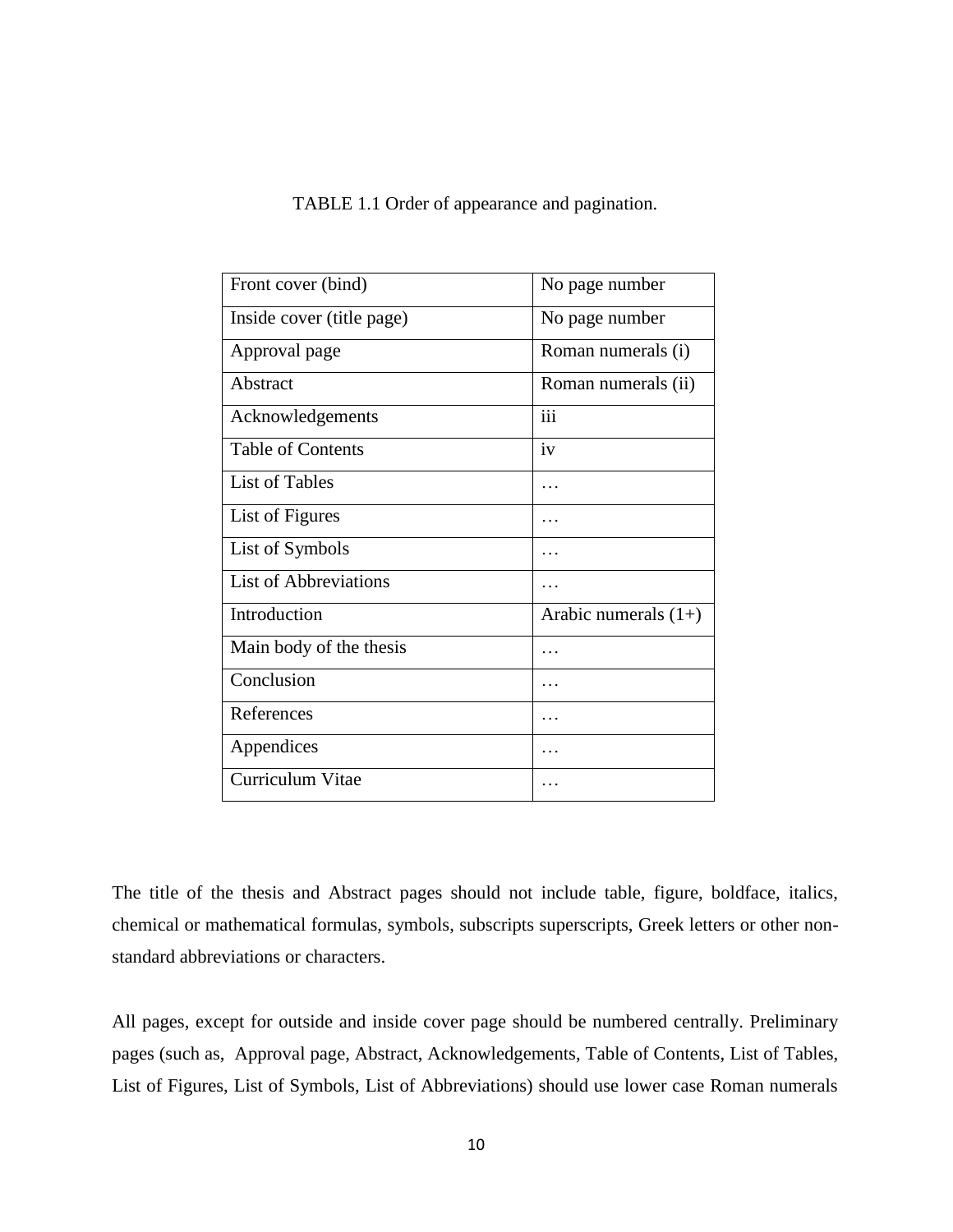(i, ii, iii ….). Starting from the body of the thesis (namely from the "Introduction" section), all numbers should use Arabic numerals  $(1, 2, 3 ...)$  beginning with "1" and should be consecutively applied continuously throughout the thesis until the last page, including the pages containing illustrations, tables, figures, and photographs.

#### **3.7 Multiple Volumes**

If a finished manuscript exceeds 50 mm in thickness it must be bound in two or more volumes, each limited to 50 mm in thickness, too. All volumes must be numbered consecutively, using capital Roman numerals. Each additional volume must contain a title page. Title pages should be identical except for the notation Volume I, Volume II, etc., just below the title to differentiate the volumes.

Both the Roman and the Arabic numbering systems used in Volume I should continue through Volume II. As with the title page of Volume I, that of Volume II counts among the preliminary pages but does not bear a number. If "iv" is the last Roman numeral used in Volume I, for example, the title page of the second volume will count as page "v" and will be followed by preliminary pages "vi", "vii", etc. Each volume must contain a complete Table of Contents, List of Tables, List of Figures, List of Symbols and List of Abbreviations.

#### **3.8 Front Cover and Binding**

All master's theses are to be bound in reflex blue cloth. All doctoral dissertations are to be bound in dark cloth, master thesis in Bordeaux and master projects in brown color. Synthetic, leatherette, or similar cloths are not acceptable. A bound copy of the thesis/project and dissertation should measure 215 by 285 mm. The title of the thesis/project and dissertation should appear 60 mm from the top of the cover.

See Appendix A for an example of the front cover.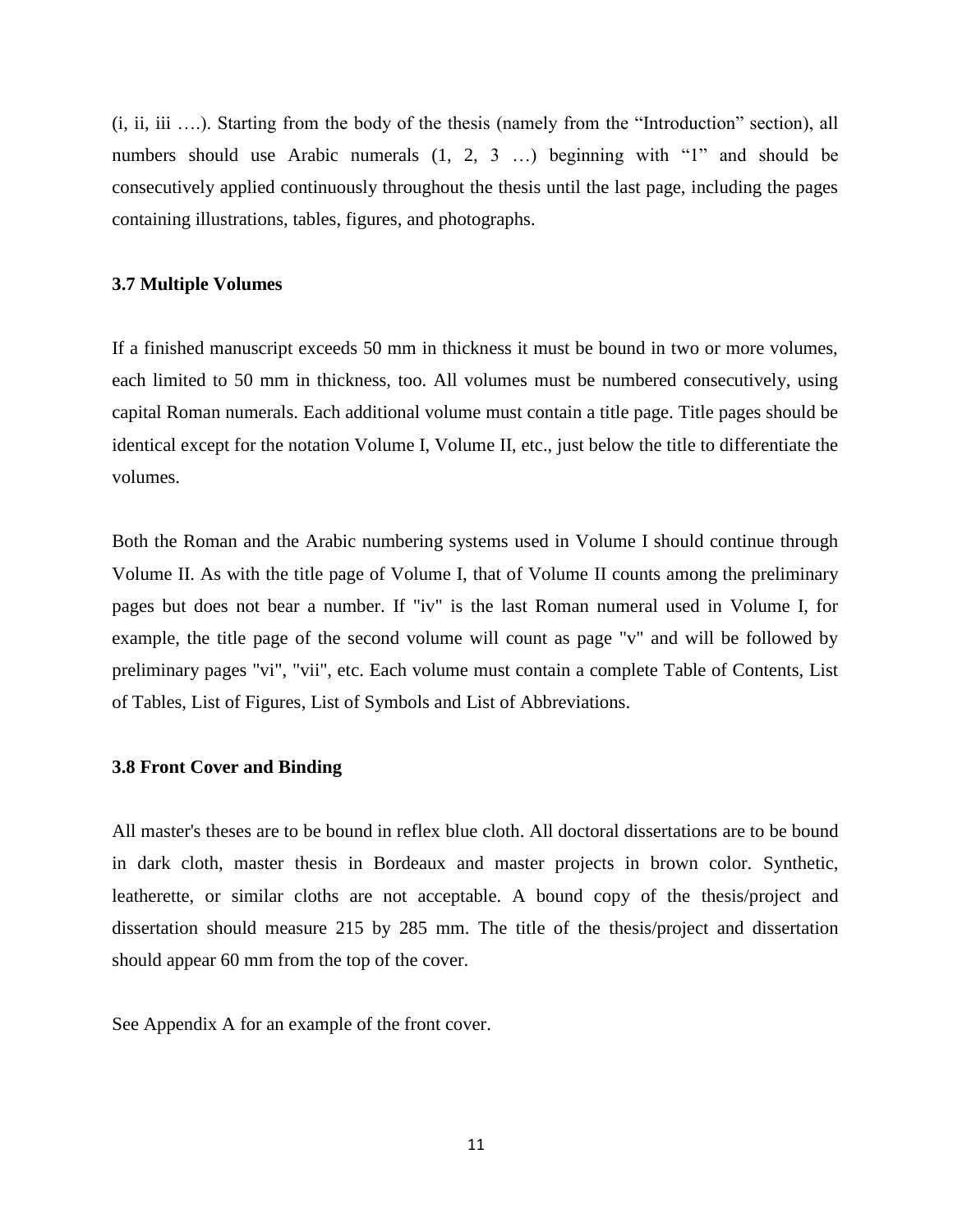## **4. Writing the Parts of the Thesis**

#### **4.1 Preliminary Pages**

Preliminary pages are appearing before introduction in the thesis and are explained in detail bellow. Preliminary pages should appear in the exact sequence as explained below.

#### **4.1.1 Title Page**

The title should be typed single-spaced, all in capital letters, and should begin at 60 mm from the top of the page. The format of the title page and cover page, including spacing and capitalization should be exactly as in the sample title page shown in Appendix 2.

#### **4.1.2 Approval Page**

A sample approval page is presented in Appendix 3. Only the university or organization name should be used to indicate affiliation. Academic titles used in English are Prof., Assoc. Prof., Assist. Prof. or simply Dr. for jury members or thesis supervisors. Students are obligated to consult with the thesis supervisor about the precise title of a jury member before they write it on their approval page.

#### **4.1.3 Abstract**

The objective of an abstract is to give the reader a concise account of the thesis or dissertation. The abstract should have three main parts: the statement of the problem, methods and procedures, results and conclusion. It must not exceed 350 words for both masters thesis and doctoral dissertation, must not include references, diagrams, mathematical formulae unless absolutely essential or footnotes.

A sample abstract page is provided in Appendix 4.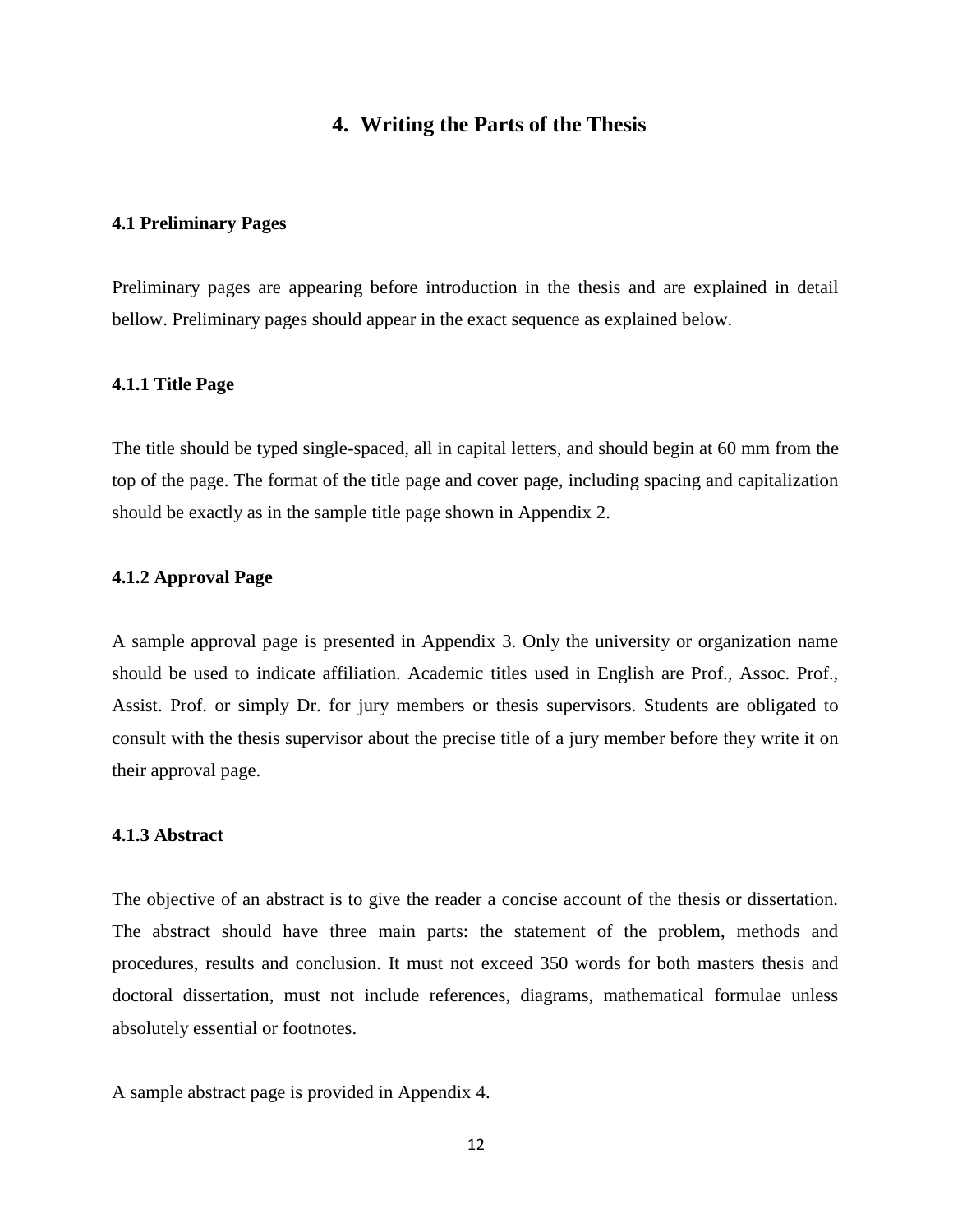#### **4.1.4 Acknowledgements**

Acknowledgements contain expressions of appreciation to the individuals or institutions who have helped the author in any way during his/her studies. A sample acknowledgement page is presented in Appendix 5.

## **4.1.5 Declaration**

The declaration form in Appendix 6 should be filled and signed in the printed hardcopy version of thesis.

#### **4.1.6 Table of Contents**

The table of contents must list the title of each chapter and its parts and sections, references or bibliography, appendices and Curriculum Vitae (if applicable). The wording used for all entries in the table of contents must match exactly with what is used in the text. Each entry must have leader dots which connect it to its corresponding page number.

The heading Table of Contents appears without punctuation centered between the text margins, in all capital letters, 60 mm from the top of the page. The listing of actual contents begins at the left margin with two space hits  $(2x1.5)$  below the heading.

A sample table of contents is provided in Appendix 7.

## **4.1.7 List of Tables**

The list of tables should immediately follow the table of contents on a new page.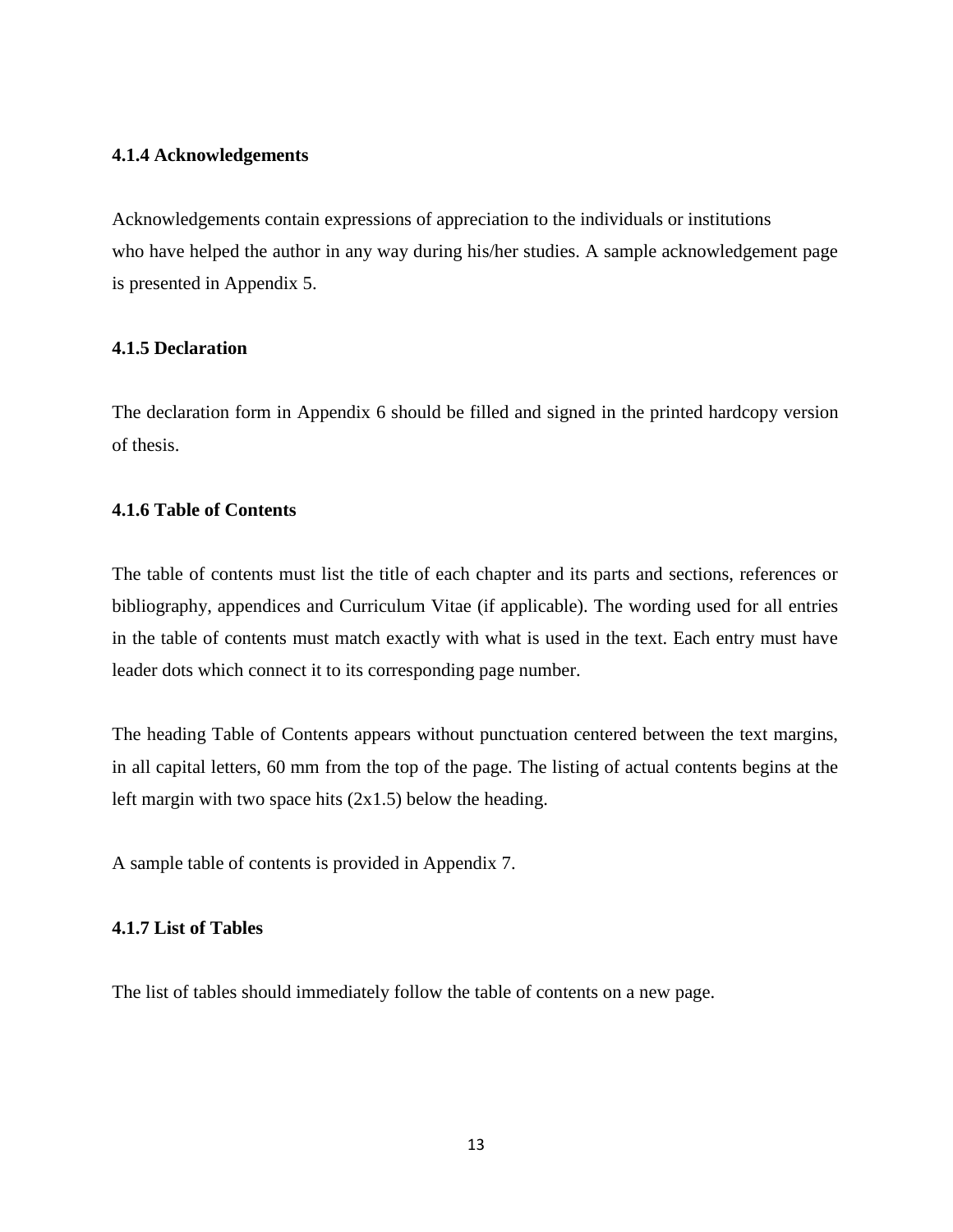The heading List of Tables appears centered between the texts margins, without punctuation, 60 mm from the top of the page; the listing begins at the left margin with two space hits  $(2x1.5)$ below the heading.

Each entry should have the same number and the same caption or title used for a table in the text, although a long caption may be abbreviated to the extent of using only the first full sentence. As in the table of contents, each entry must have leader dots which connect it to its page number.

A sample list of tables is provided in Appendix 8.

#### **4.1.8 List of Figures; List of Illustrations; List of Symbols**

If included, these lists must appear on separate pages and are governed by the same rules as the list of tables. A sample list of tables is provided in Appendix 9.

#### **4.1.9 List of Appendices**

If included, this list must appear on separate pages and are governed by the same rules as the list of tables. A sample list of tables is provided in Appendix 10.

#### **4.1.10 List of Abbreviations**

If included, this list must appear on separate pages and are governed by the same rules as the list of tables. A sample list of tables is provided in Appendix 11.

#### **4.2 The Body**

After the preliminary pages of thesis should proceed with the main body which starts with Introduction and ends with list of references used in the thesis.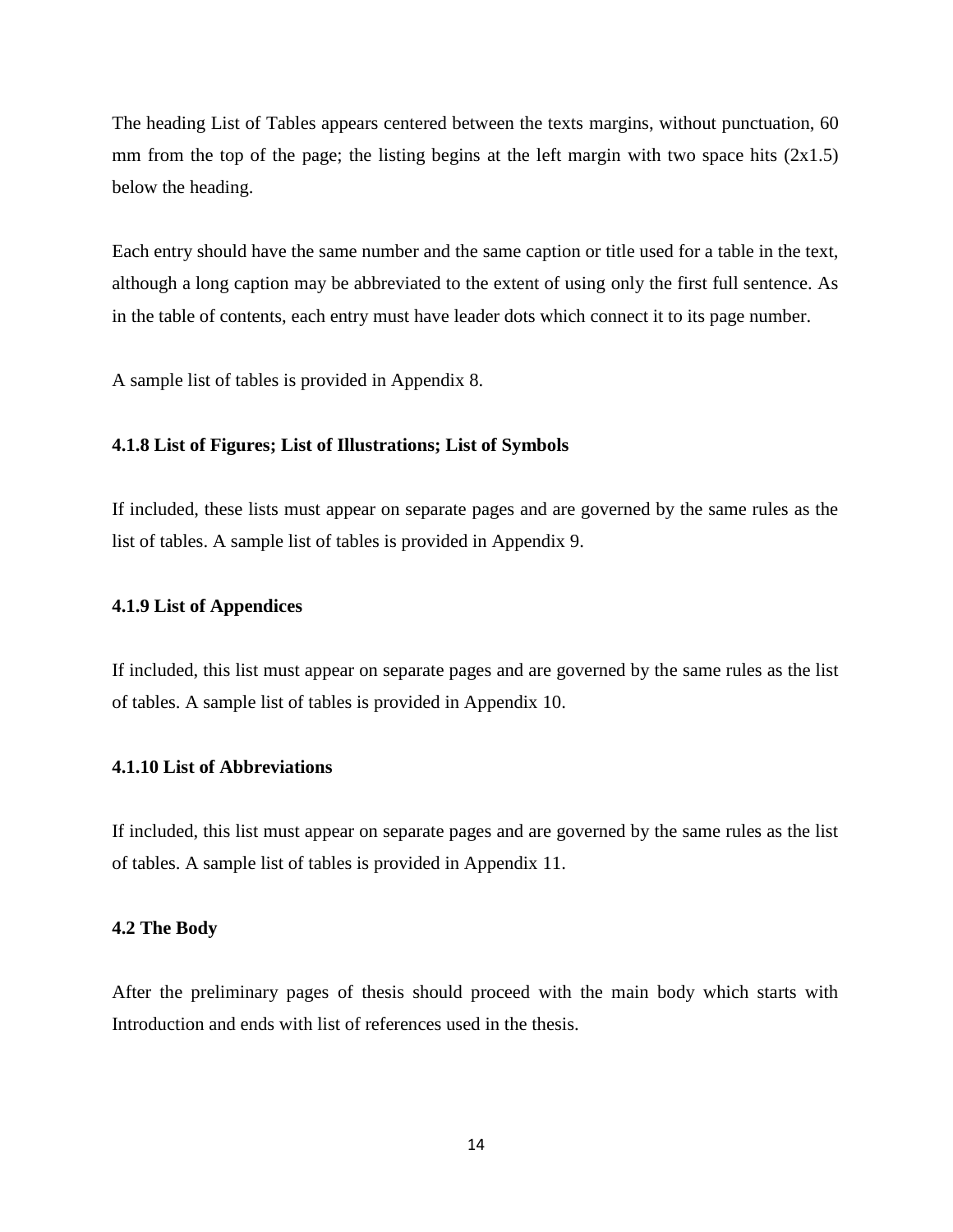#### **4.2.1 Headings**

The text, or the main body of a thesis/project and dissertation, is divided into multiple chapters to help the reader in understanding the subject matter. Although the detailed organization of the text varies among academic disciplines, the formatting of the text must be consistent throughout. All headings and subheadings should be presented in the same way in each chapter, in terms of capitalization, placement on type page and kind of type used. Headers, giving the chapter number and chapter title, are allowed at the top of the pages.

Chapters are numbered consecutively in Greek or Arabic numerals and capital letters (Chapter 1, Chapter 2, etc., or Chapter I, Chapter II, etc.). In addition to general titles like Introduction, the chapters need short but substantially descriptive titles, as well.

Only new chapters should begin with a new page. Within a chapter, the presentation of subsections must be continuous; partially filled pages of text are acceptable only on non-textual pages, such as those presenting tables and illustrations.

The title of the Chapter should be written in all bold capital letters and 14-point font size is centered between the text margins, 60 mm from the top of the page; the title in all bold-faced and 14-point font size goes one and a half space below and is also centered. The text begins with two space hits spacing below  $(2x1.5)$ .

Second-level headings, first-level subheadings and second-level subheadings must be left justified, bold-faced and 12-point font size. Second-level headings should be numbered as 2.1, 2.2 …. The first letter of each word except conjunctions, propositions and articles must be capital. Second-level heading should be separated from the preceding and succeeding text by a distance of one and a half space or by carriage return.

First-level subheadings should be numbered as 2.1.1, 2.1.2 … and should have a distance from the preceding and succeeding text of at least 8 mm. The first letter of each word except conjunctions, propositions and articles must be capital.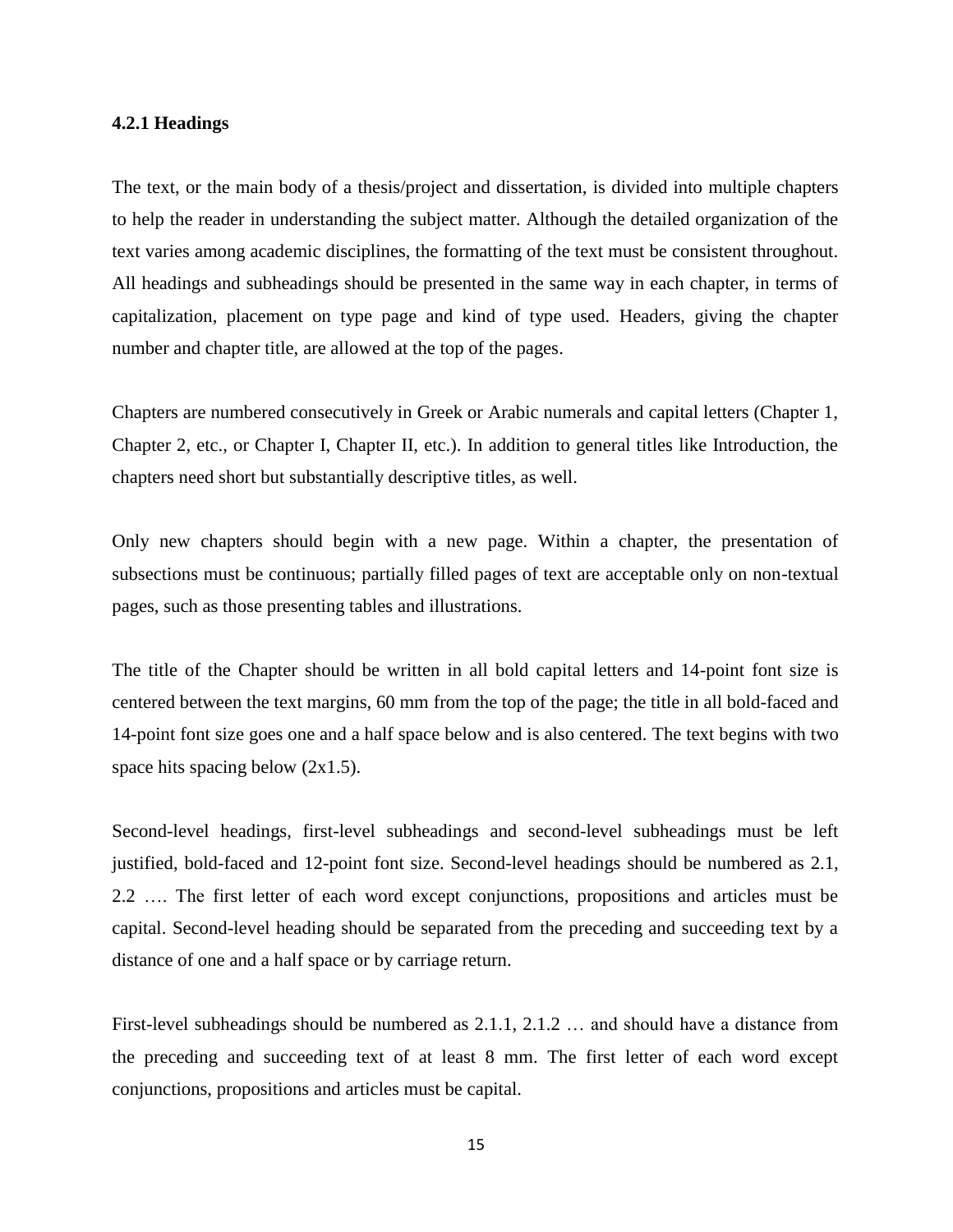Second-level subheadings, if needed, should be numbered as 2.1.1.1, 2.1.1.2 … and should have a distance from the preceding and succeeding text of one space hit (1.5). However, second subheadings should be avoided if possible. No further subheadings are allowed.

#### **4.2.2 Illustrative Material**

Illustrations include drawings, charts, figures, tables, diagrams, plates, and photographs. These may be inserted wherever the author feels appropriate, but as a general rule, should appear as close as possible to the part of the text which refers to them.

Table numbers and captions should be centered above the illustration; figure numbers and captions should be centered below the illustration. Table numbers, figure numbers and captions should be separated from the illustrations by one space hit (1.5).

Illustrations of one-half page or less in length may appear on the same page with the text, separated from the text above and below one and a half space.

Illustrations that are too wide to be placed in portrait orientation between the left- and right-hand margins should be rotated counterclockwise 90 degrees so that the top of the illustration runs parallel to the left-hand margin of the page. In such a case, the whole page must be reserved only for that illustration. The caption or legend for such an illustration must also be rotated. When illustrations are presented in this manner, the usual margin requirements remain in effect, and page numbers should appear in their normal place.

Illustrations of any kind must be numbered consecutively, including appendices. A decimal approach (1.1, 1.2, 1.3… A.1, A.2… where the first digit is the chapter or appendix number, and the digit after the decimal point is the illustration number within that chapter or appendix) should be used.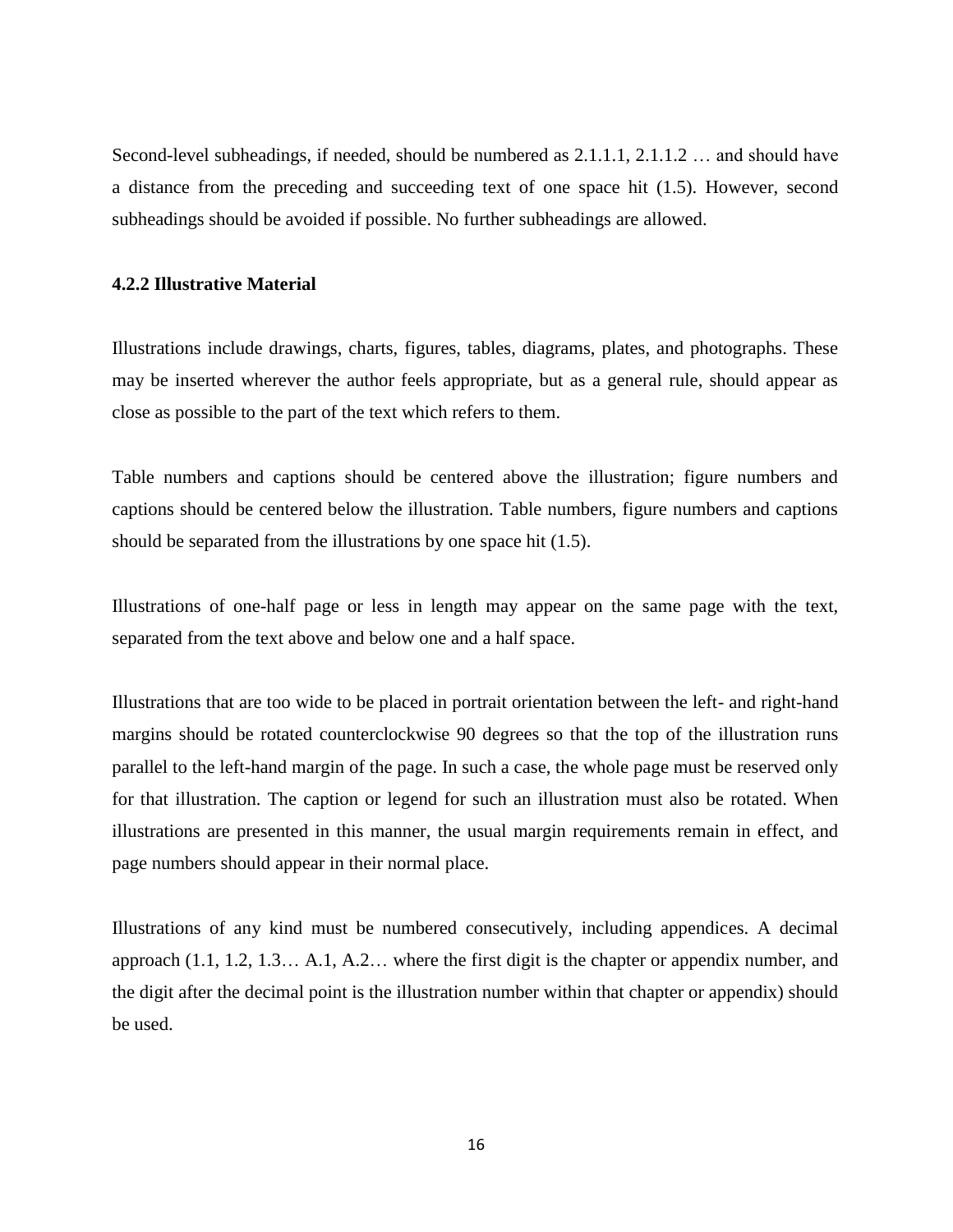Illustrations may run longer than one page. In such cases, all subsequent pages of the illustration must include at least the illustration number and the notation that is continued, e.g., "Table 1.2 (cont'd)" or "Table 1.2 (continued)".

Table headings and figure captions must be in the same font used in the text. The size of characters in figure captions and table headings must be 12 points.

A point size that is easy to read, especially for tables, axis scales, axis titles, legends, and labels in charts and diagrams must be chosen. Font size of characters in tables and figures can be reduced down to 8 points if space limitations make it imperative.

Color may be used in figures and photographs as long as duplicate copies are all produced by color photocopy*.* Photographic illustrations must be originals or well-made photographic copies of the originals. Standard photocopies of photographs are not acceptable. Wherever required, mounting of illustrations should be done with a technique that ensures durable and good quality result (e.g., dry mounting). With dry mounting, the paper to which photographs are attached will not curl. Other methods, such as library paste, rubber cement, spray mounting, or tape, are not acceptable: such mounting techniques are not permanent, and the adhesives used will eventually destroy both the paper and the photograph in the long run.

If an audio visual material (e.g., videotape, cassette, etc.) is needed to accompany and supplement the text, it should be adequately described within the continuity of the text. Only one copy of the material will be submitted.

A copy of the thesis in the form of CD will be submitted with all copies. Computer print-outs must conform to the margin specifications, must be dark and legible with high black and white contrast, and must be copied on thesis-quality paper.

Samples of table and figure are provided in Appendix 12 and 13.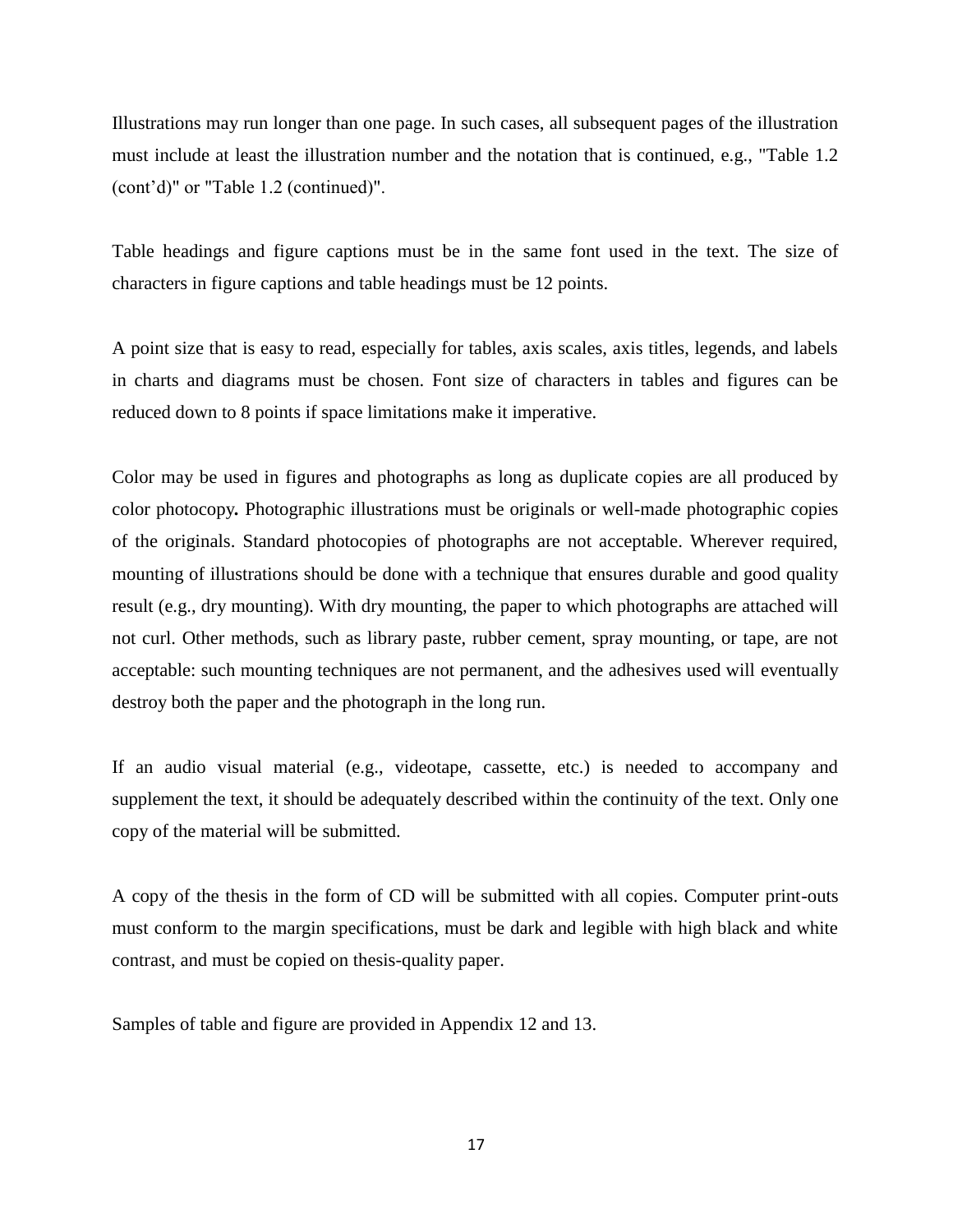#### **4.2.3 Formulas**

Mathematical and chemical formulas, equations and expressions must be computer generated using an equation editor or a mark-up language. If a reference is made to them, they must carry a numerical identification. Each equation must be numbered in parentheses and this must be given next to the right margin. Like illustrations, equation numbers must have two parts where the first part is the chapter or appendix number, and the part after the decimal point is the equation number within that chapter or appendix. For instance  $(1.1)$  or  $(A.2)$ .

#### **4.2.4 Quotations**

Short, direct prose quotations of three lines or less should be incorporated into the text, enclosed in double quotation marks. Prose quotations which exceed three lines should be set off from the text in single spacing and indented in its entirety at least 10 mm from the left margin, with quotation marks at the beginning and end.

#### **4.2.5 Footnotes and Endnotes**

Notes may be in the form of footnotes, placed at the bottom of each page, or endnotes, placed at the end of each chapter or at the end of the thesis before the bibliography.

Footnoting practices differ widely among publications in the sciences, humanities, and social sciences. Candidates should consult with their departments regarding accepted footnoting practice in their individual disciplines.

The most common mode of presentation for both footnotes and endnotes is to single-space within, and double-space between, each listing. If placed at the bottom of a page, footnotes must be separated from the text by a complete horizontal line 4 mm above the first line of the footnote.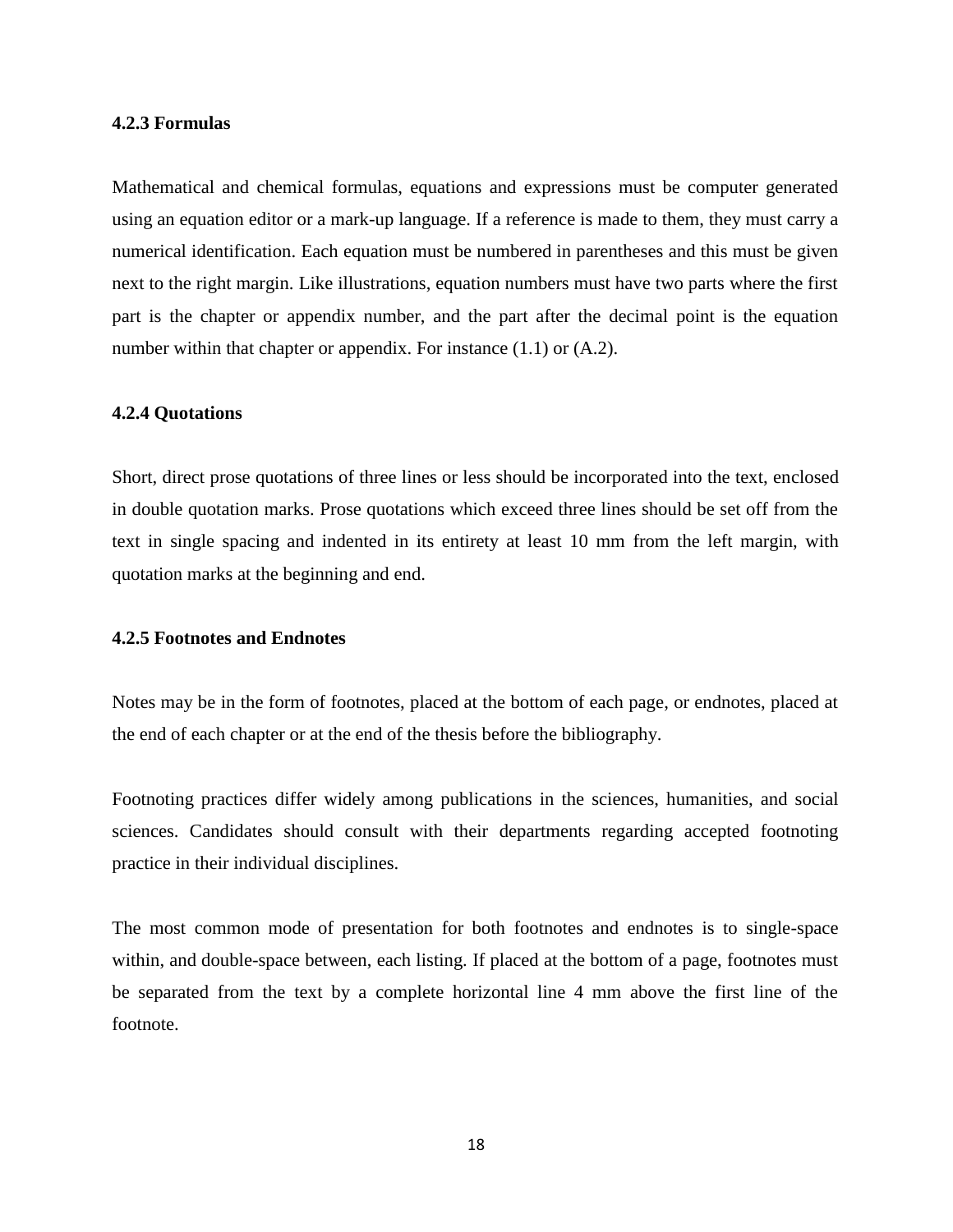Arabic numerals, asterisks or small letters should be used for footnotes and endnotes. In either case, the label used may appear either above the line or in parentheses even with the line.

#### **4.2.6 Citations**

The Publication Manual of the American Psychological Association (APA) referencing system should be used. Samples for writing References are provided in Appendix 15.

#### **4.2.7 References**

All of the references are to be listed at the end of the thesis/project and dissertation. The references in a section headed "References".

All cited material in the text should be listed in the References. Similarly, all referenced material should be cited in the text as well.

The references section is not assigned a chapter number, but it must have page numbers written in the same font and point size used for pagination throughout the thesis/project and dissertation. The heading References is centered between the margins, without punctuation, 60 mm from the top of the page; the list begins one and a half space below. Each bibliographic entry should be single-spaced  $(1.0)$  with double spacing between entries  $(2x1.5)$ .

#### **4.2.8 Appendices**

Some authors may wish to include certain material of the thesis/project and dissertation in an appendix rather than in the main text. For example, an appendix may contain test forms, detailed apparatus description, extensive tables of raw data, computer programs, etc.

If the information to be appended requires more than one appendix, each should be given a number (Appendix 1, Appendix 2, etc.). The heading Appendix 1 should appear centered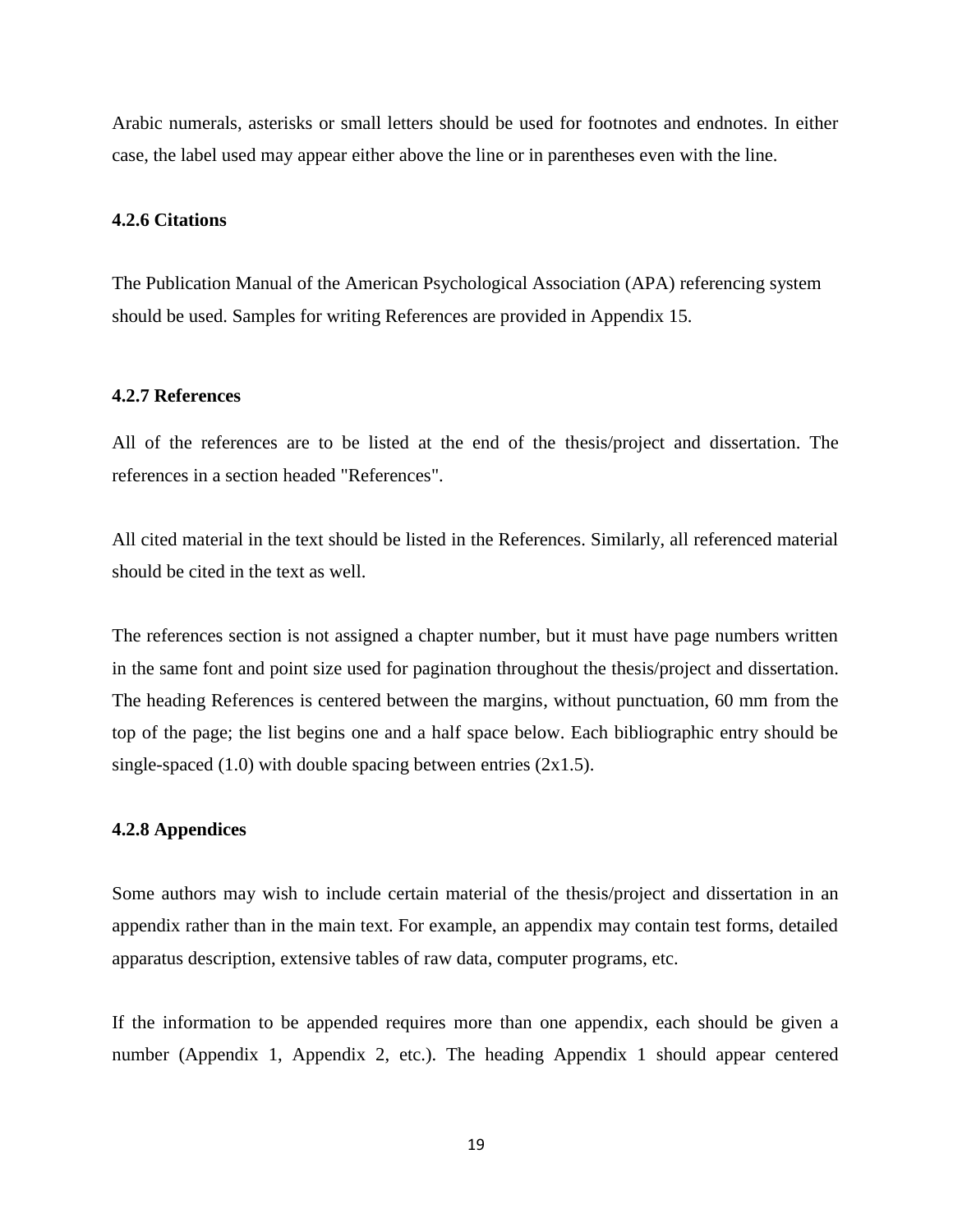between the text margins, 60 mm from the top of the page. Each appendix has a descriptive title. The font and point size should be same as those used for chapter titles.

Spacing need not be the same for each of the appendices. Documents and case studies may be single-spaced, whereas spacing for the explanations of methods and procedures may be similar to that of the text. Each appendix with its title must be listed separately in the table of contents, similar to a chapter.

All appendices must have page numbers written in the same font and point size used for pagination throughout the thesis/project and dissertation. If an appendix contains photocopied material, the photocopies should be of publication quality.

#### **4.2.9 Curriculum Vitae**

The Curriculum Vitae is required for both master thesis and doctoral dissertation. It is a professional, one or two paragraph, biography of the candidate which includes, educational institutions attended (after high school), degrees and honors won, and teaching and professional experience. It should be short, concise, and written in the third person.

Do not give the Curriculum Vitae a chapter number, but it must have page numbers and be included as the last item in the table of contents. The Curriculum Vitae must be in the same font and point size as the rest of the thesis/project and dissertation. A sample Curriculum Vitae is provided in Appendix 14.

#### **4.3. Precise name of each faculty and departments**

- **Education Faculty** (Department of Oriental Philology, Department of English Language and Literature)

- **Faculty of Engineering and Information Technologies** (Department of Information Technologies, Department of Genetics and Bioengineering, Department of Electrical and Electronics Engineering, Department of Architecture)

- **Faculty of Economics and Social Sciences** (Department of Management, Department of International Relations and European Studies, Department of International Business, Department of Banking and Finance).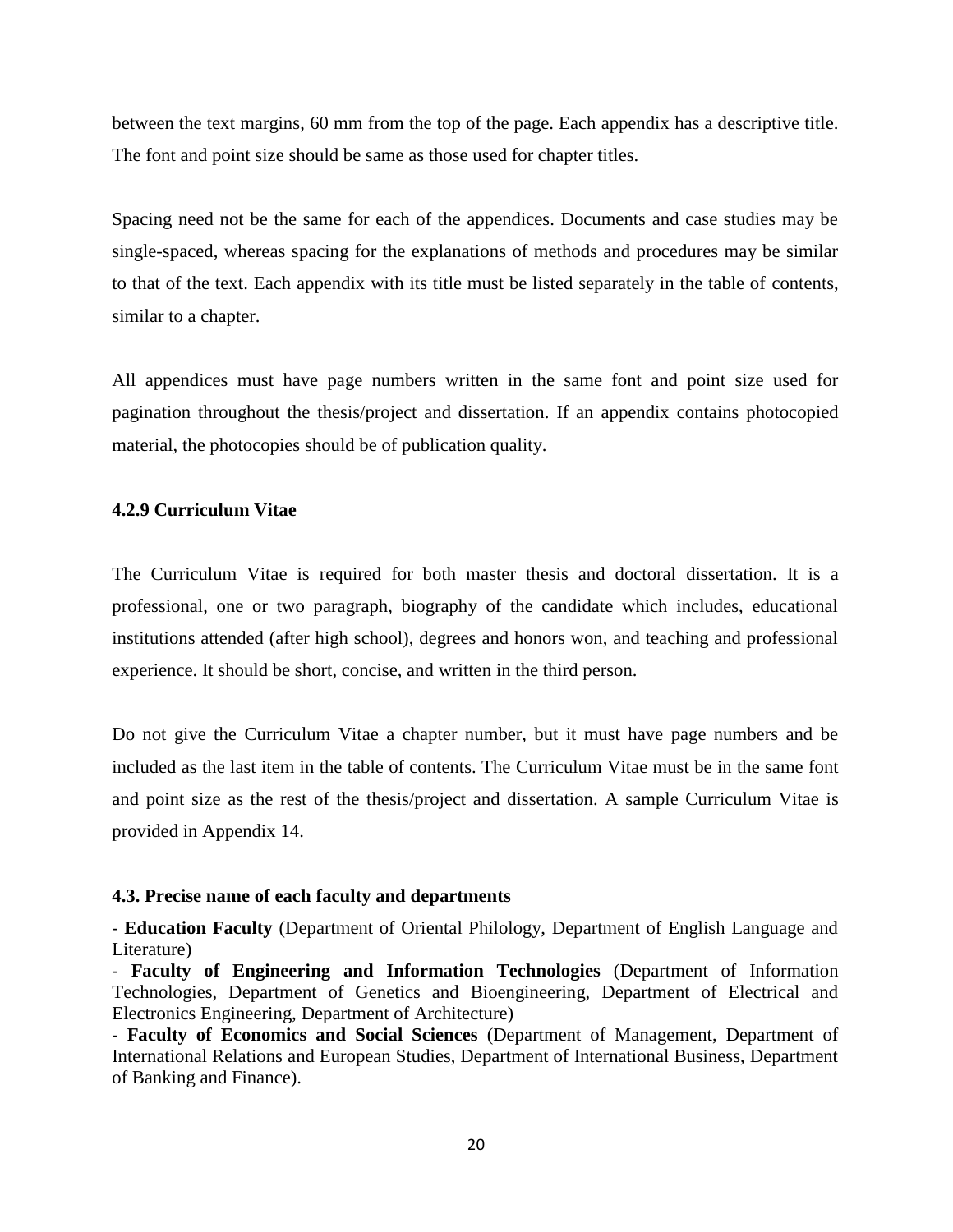**Appendix 1 – Cover page**

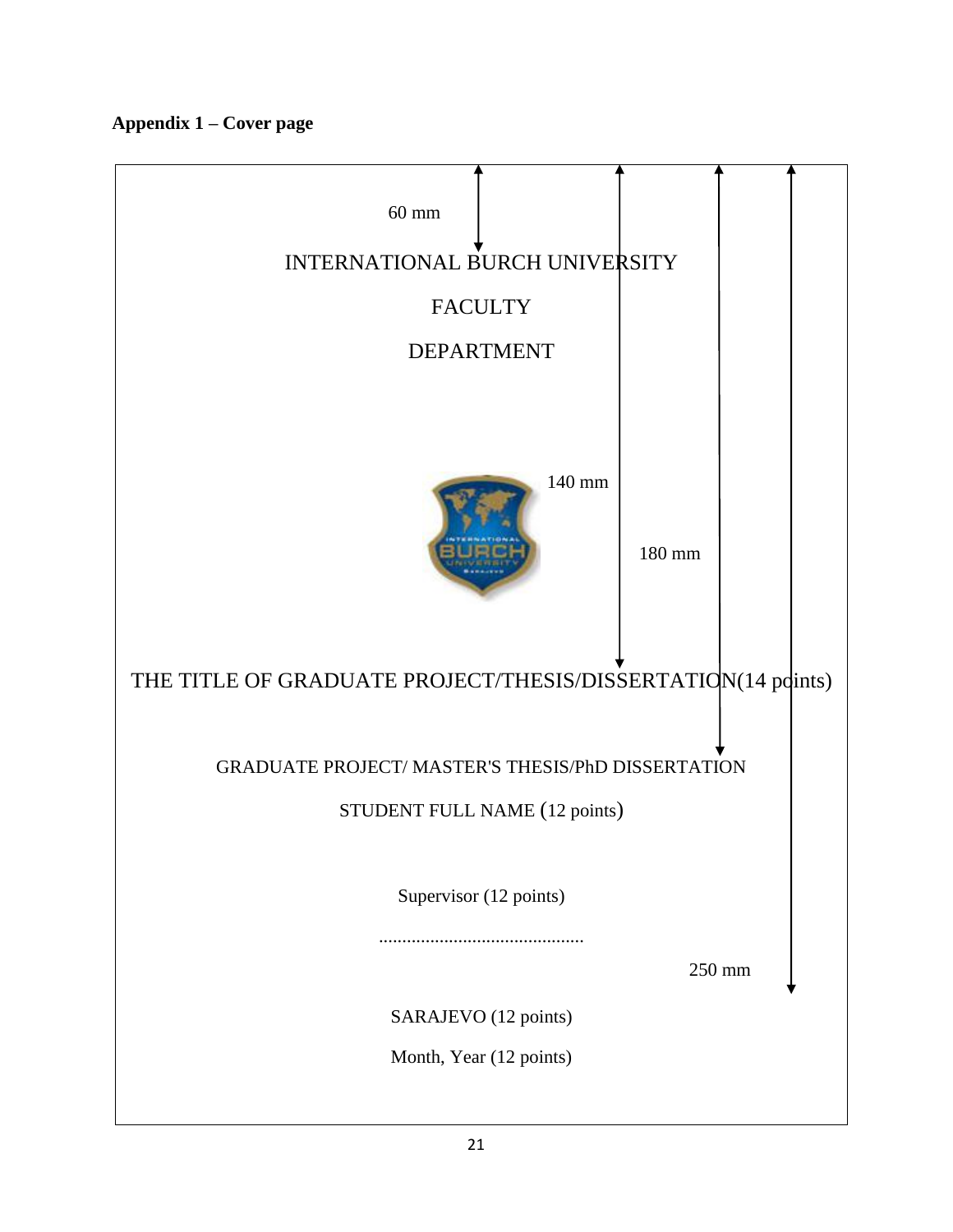

……………………….. (12 points)

## INTERNATIONAL BURCH UNIVERSITY

Year (12 points)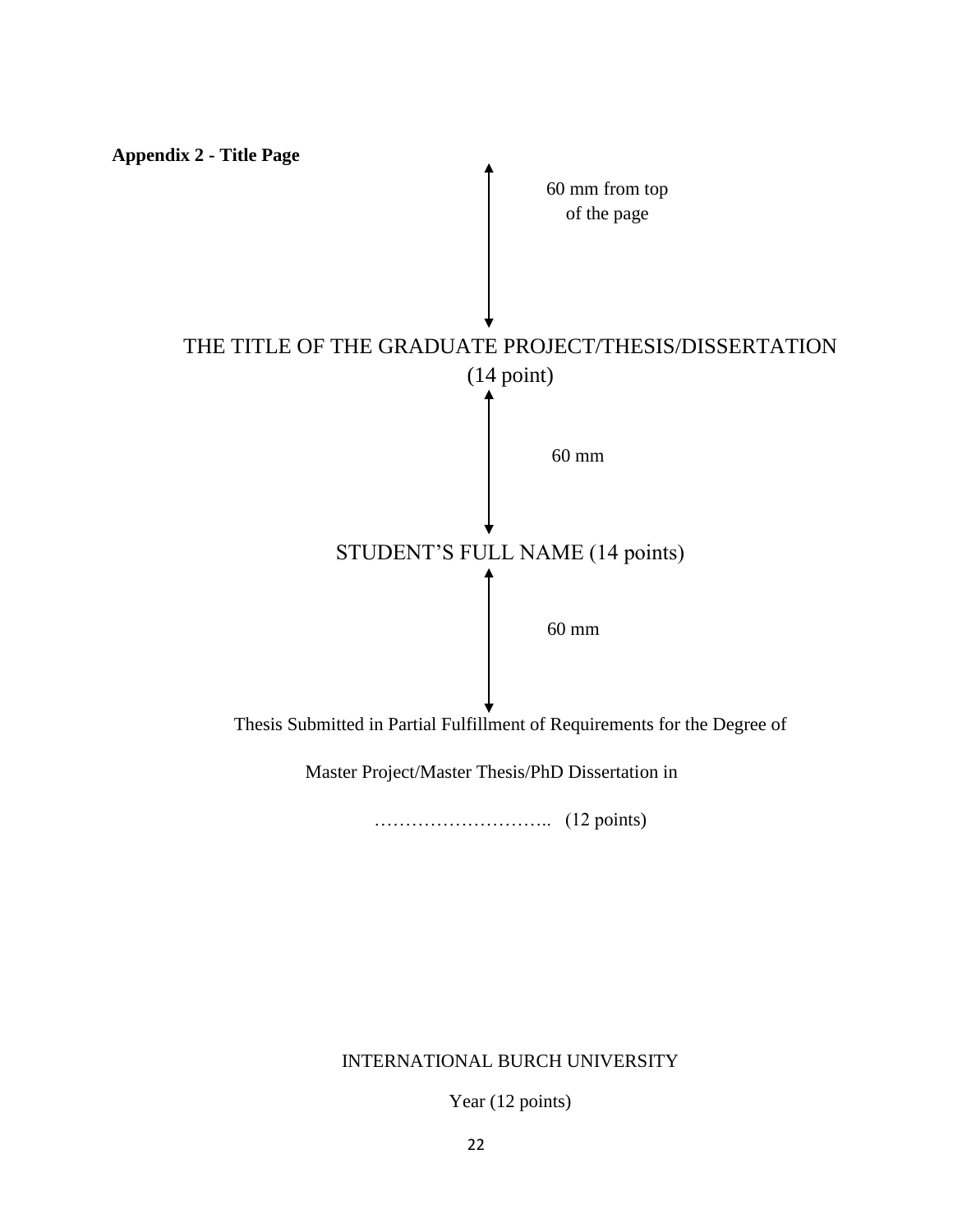| 60 mm from top                   |
|----------------------------------|
| of the page                      |
|                                  |
| <b>APPROVAL PAGE</b> (14 points) |
| 2 space hits $(2x1.5)$           |
|                                  |
|                                  |
|                                  |
|                                  |
|                                  |
|                                  |

I certify that this final work satisfies all the requirements as a Master Project/Master Thesis/PhD Dissertation for the degree of …………………………

………………………………

 **Head of Department**

This is to certify that I have read this final work and that in my opinion it is fully adequate, in scope and quality, as a Master Project/Master Thesis/PhD Dissertation for the degree of …………………..

……………………………….

 **Supervisor**

## **Examining Committee Members**

Title / Name & Surname Affiliation Signature

1-

2-

3-

4-

5-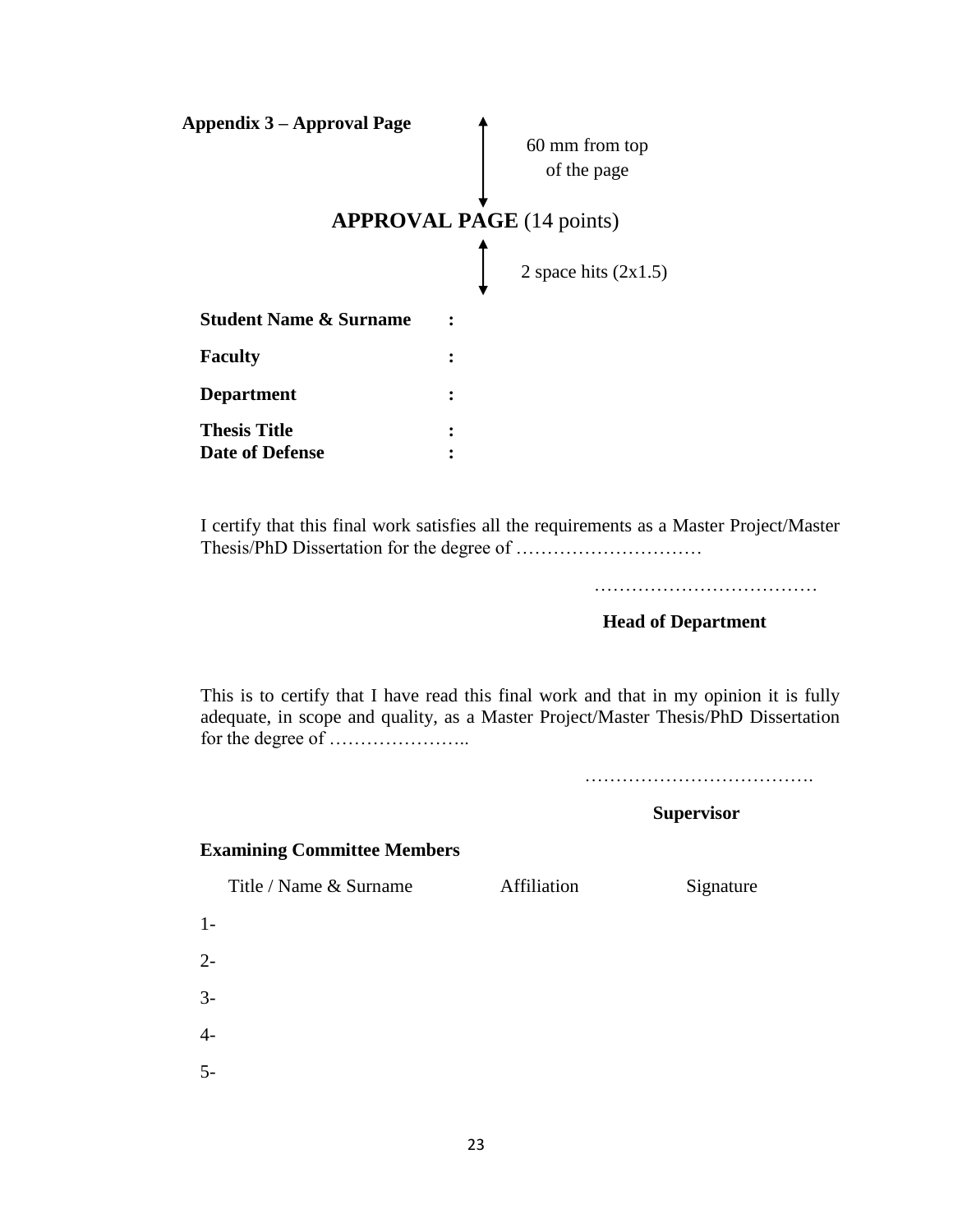| <b>Appendix 4 - Abstract</b>      | $60 \text{ mm}$                               |  |  |
|-----------------------------------|-----------------------------------------------|--|--|
|                                   | THE TITLE OF THE GRADUATE                     |  |  |
|                                   | PROJECT/THESIS/DISSERTATION (14 points, bold) |  |  |
|                                   | 2 space hits $(2x1.5)$                        |  |  |
| <b>ABSTRACT</b> (14 points, bold) |                                               |  |  |
|                                   | 2 space hits $(2x1.5)$                        |  |  |
|                                   |                                               |  |  |
|                                   |                                               |  |  |
|                                   |                                               |  |  |
|                                   |                                               |  |  |

Keywords: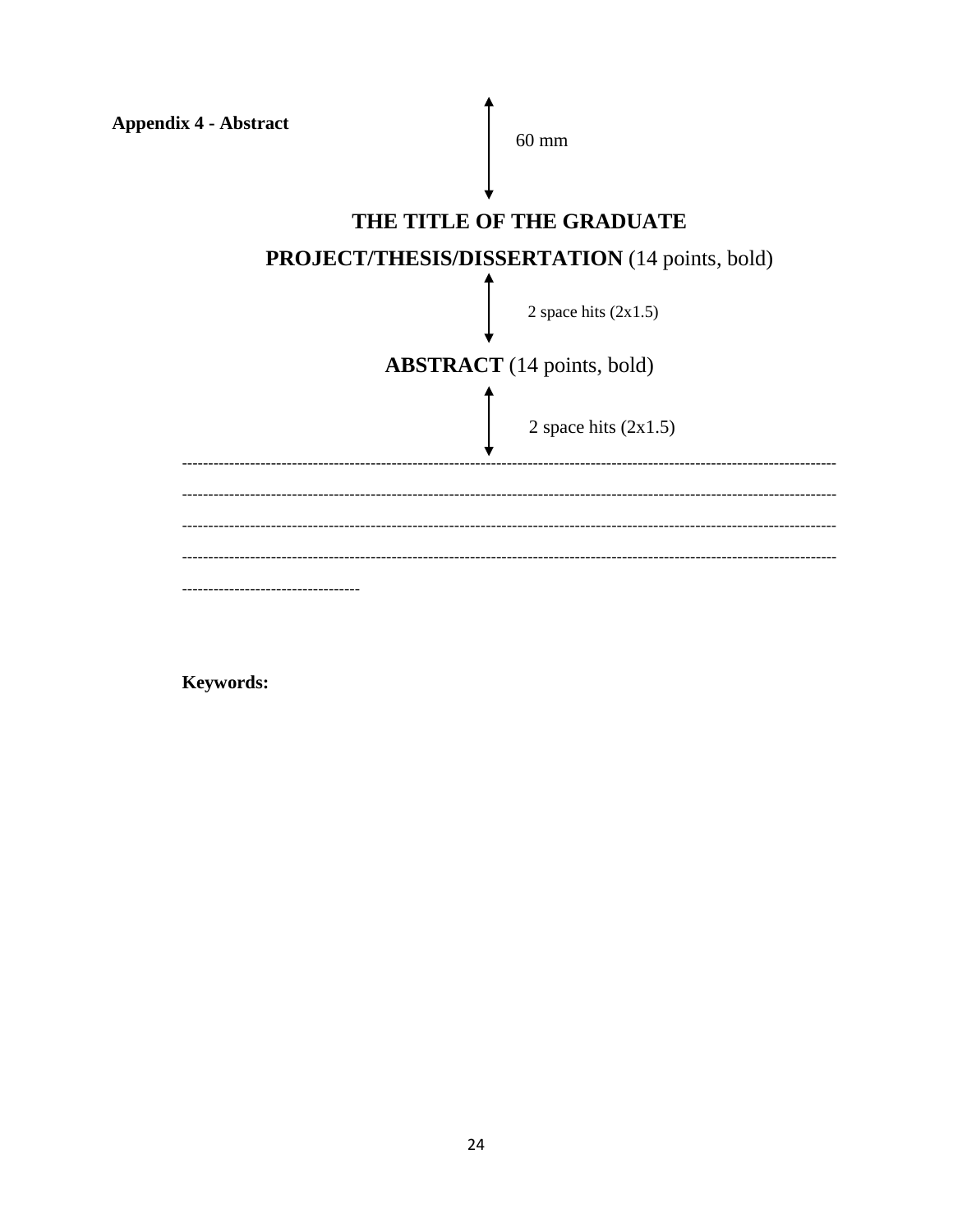#### **Appendix 5 – Acknowledgements**

60 mm

# **ACKNOWLEDGEMENTS** (14 points, bold)

2 space hits  $(2x1.5)$ 

There are many people who helped to make my years at the graduate school most valuable. First, I thank ……, my major professor and dissertation supervisor. Having the opportunity to work with her over the years was intellectually rewarding and fulfilling. I also thank …… who contributed much to the development of this research starting from the early stages of my dissertation work. ……… provided valuable contributions to the development of the econometric model. I thank him for his insightful suggestions and expertise.

Many thanks to Department computer staff, who patiently answered my questions and problems on word processing. I would also like to thank to my graduate student colleagues who helped me all through the years full of class work and exams. My special thanks go to ……. whose friendship I deeply value.

The last words of thanks go to my family. I thank my parents …… and my brother ….. for their patience and encouragement. Lastly I thank my husband, …, for his endless support through this long journey.

This study was supported by the State Planning Organization (DPT) Grant No: BAP- ………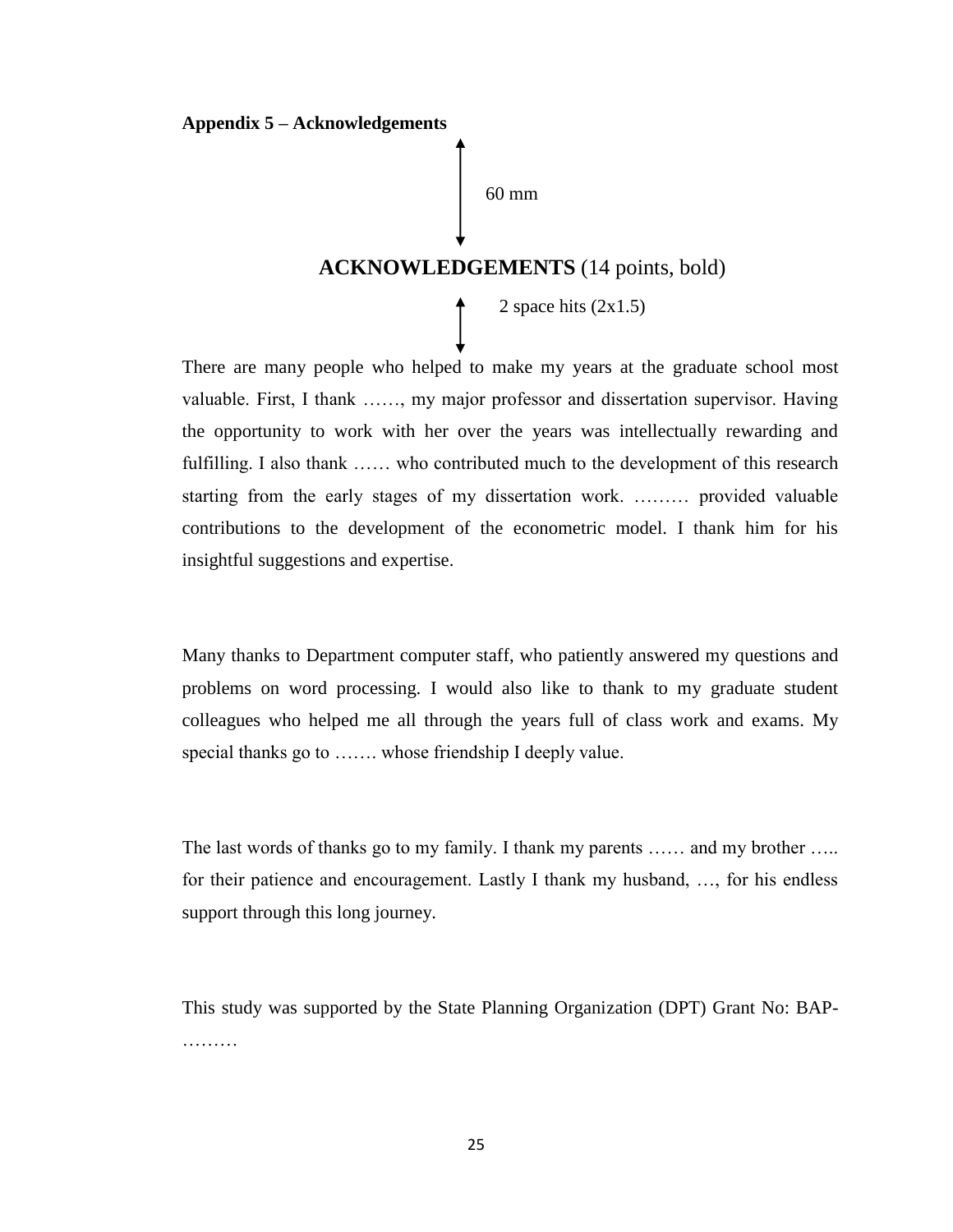#### **Appendix 6 – Declaration**



I hereby declare that this Master Project/Master's Thesis/PhD Dissertation titled………………… ……………………….. is based on my original work except quotations and citations which have been duly acknowledged. I also declare that this thesis has not been previously or concurrently submitted for the award of any degree, at International Burch University, any other University or Institution.

(Signature)

Name of Candidate

Date: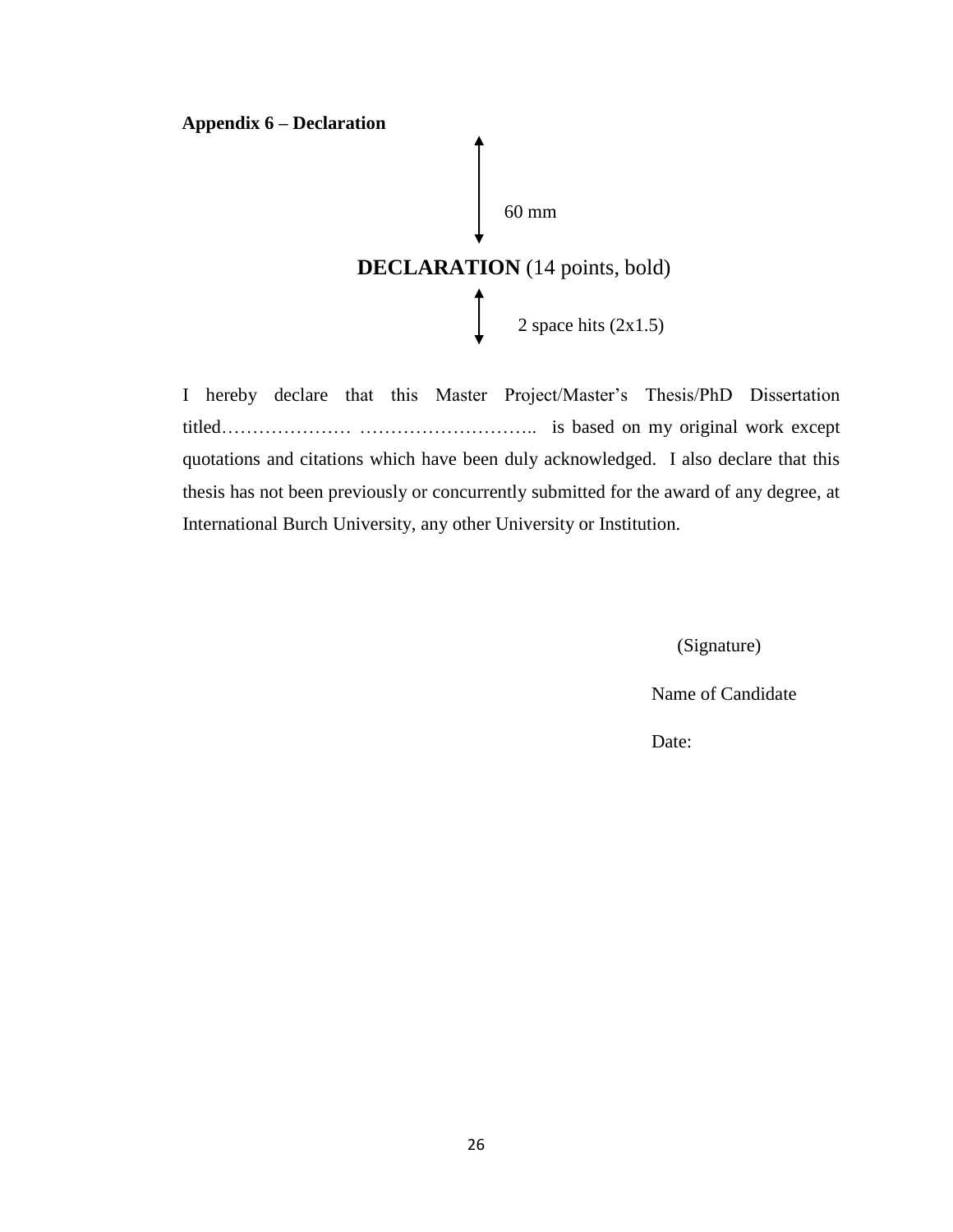# TABLE OF CONTENTS (14 point, bold)

2 space hits  $(2x1.5)$ 

|                                            | 2 space hits $(2x1.5)$ |
|--------------------------------------------|------------------------|
| <b>CHAPTER 1</b>                           |                        |
| 1                                          | 2 space hits $(2x1.5)$ |
| <b>CHAPTER 2</b>                           |                        |
| 2                                          |                        |
| 2.1                                        |                        |
| 2.1.1 Divergence of Long-Term Care Outputs |                        |
|                                            |                        |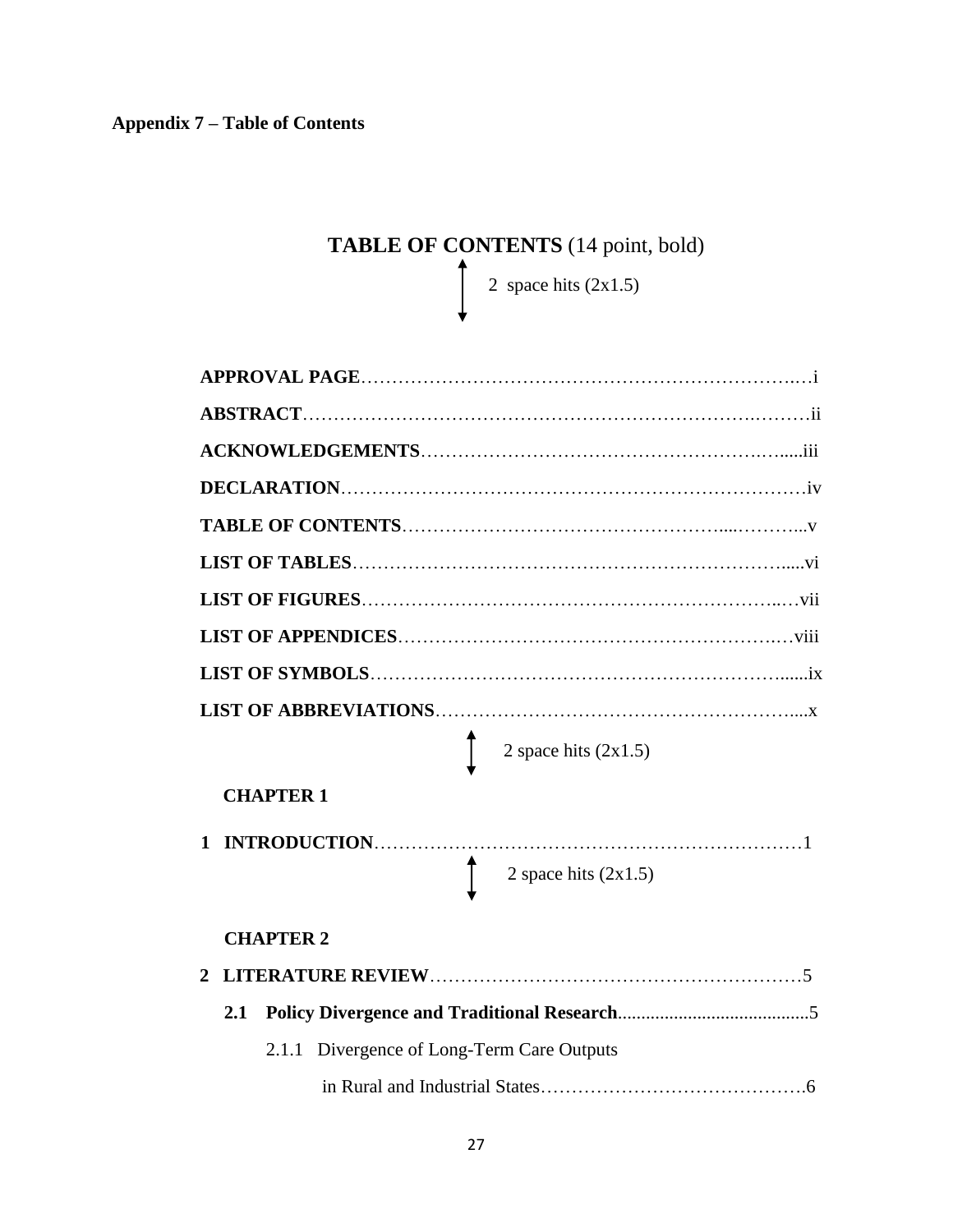|                |                                                                | 10 |
|----------------|----------------------------------------------------------------|----|
|                | 2.2 Traditional Studies and the Failure to Provide a Plausible |    |
|                |                                                                |    |
|                | 2 space hits $(2x1.5)$<br><b>CHAPTER 3</b>                     |    |
| 3 <sup>1</sup> |                                                                |    |
|                |                                                                |    |
|                |                                                                |    |
|                |                                                                |    |
|                |                                                                |    |

# **CHAPTER 4 4 RESULTS**……………………………………………………………………..140 **CHAPTER 5 5 CONCLUSION**…..……………………………………..…………………………180 **REFERENCES**……………………………………………………………………..210  **APPENDICES**……………………………………………………………………….225 **CURRICULUM VITAE**……………………………………………….…………..228 2 space hits (2x1.5) 2 space hits  $(2x1.5)$ 2 space hits (2x1.5)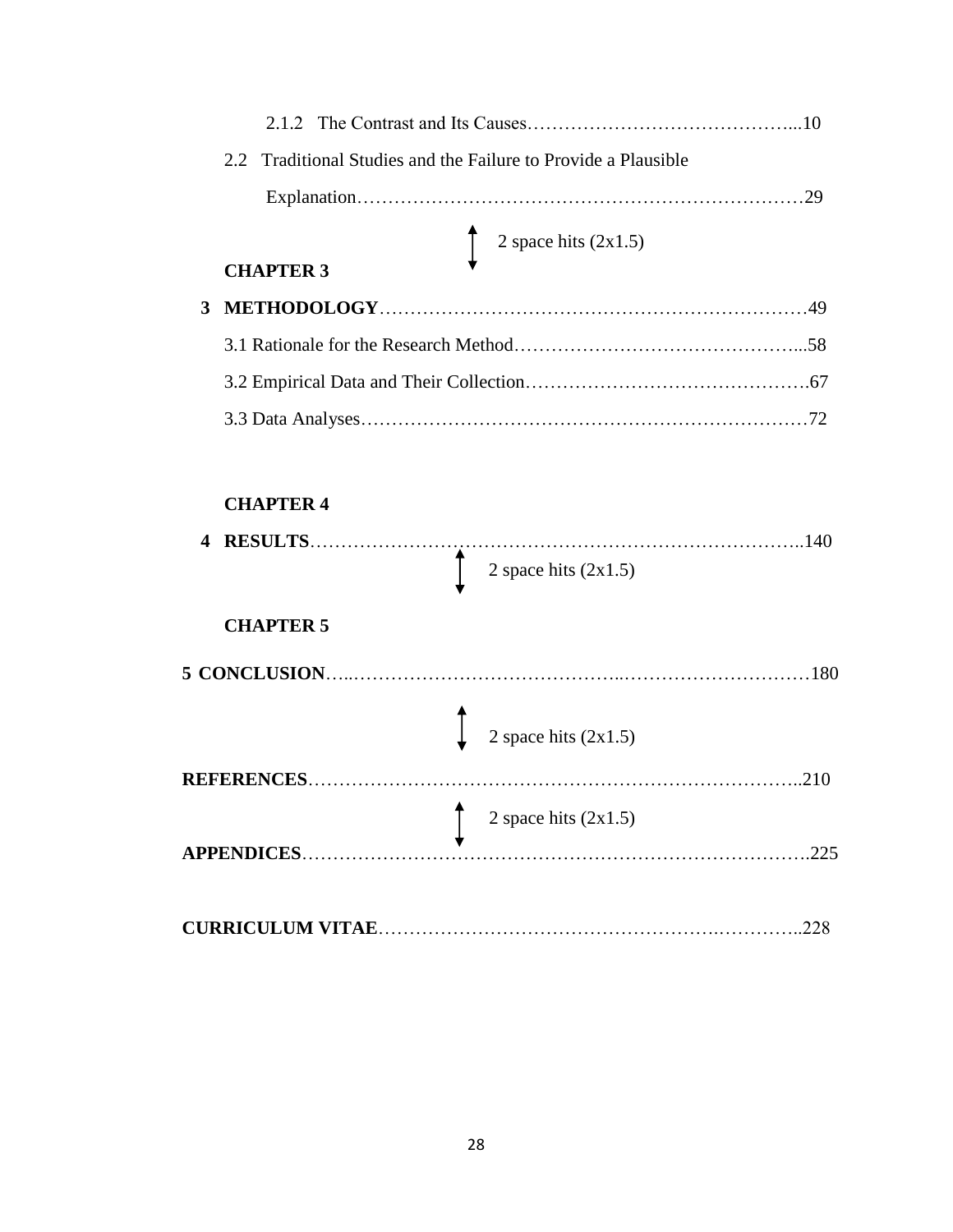# **Appendix 8 - List of Tables**



(**Note:** Table 1.1 indicates the first table in Chapter 1, Table 2.1 indicates the first table in Chapter 2.)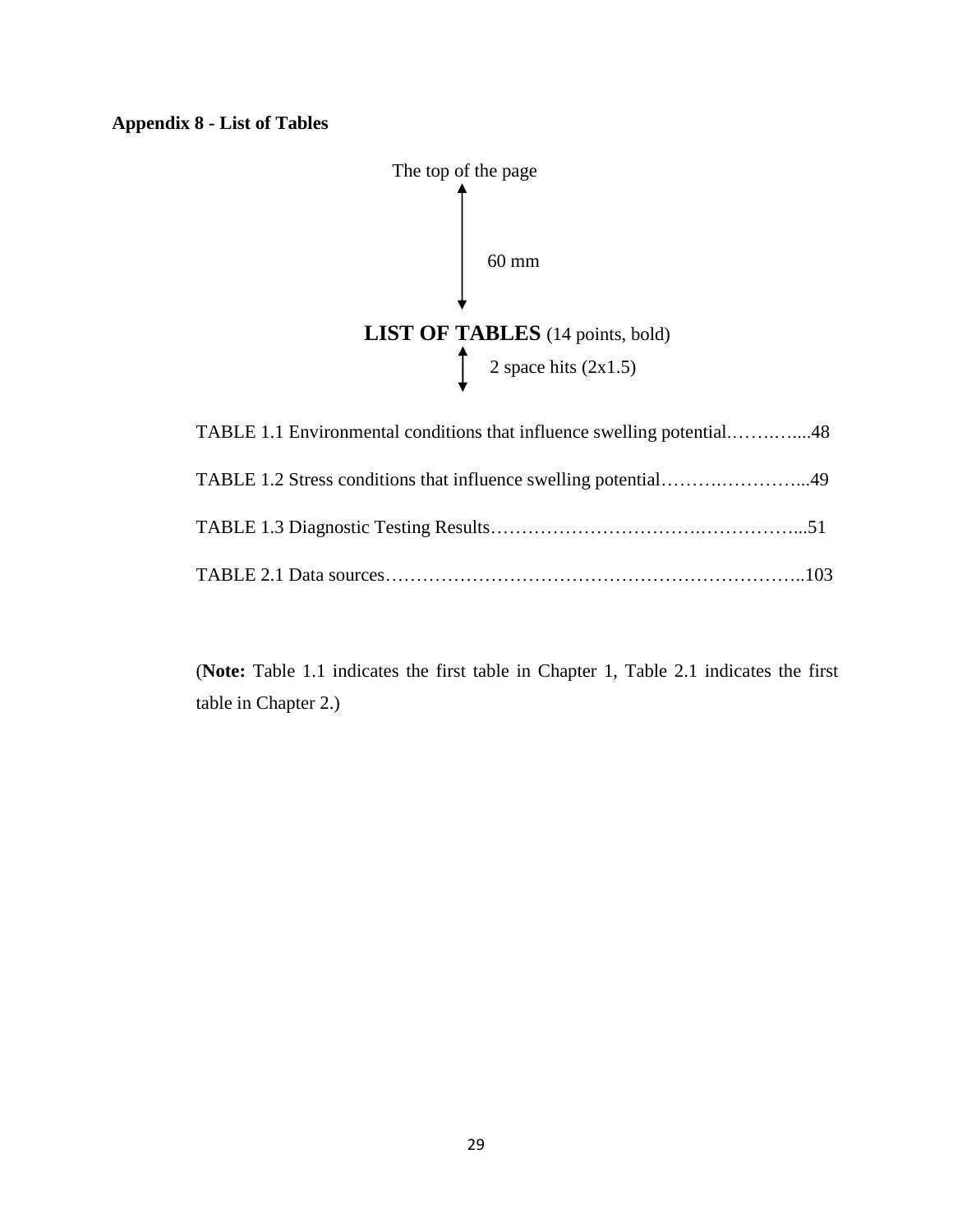# **Appendix 9 - List of Figures**



(**Note:** Figure 1.1 indicates the first figure in Chapter 1, Figure 2.1 indicates the first figure in Chapter 2)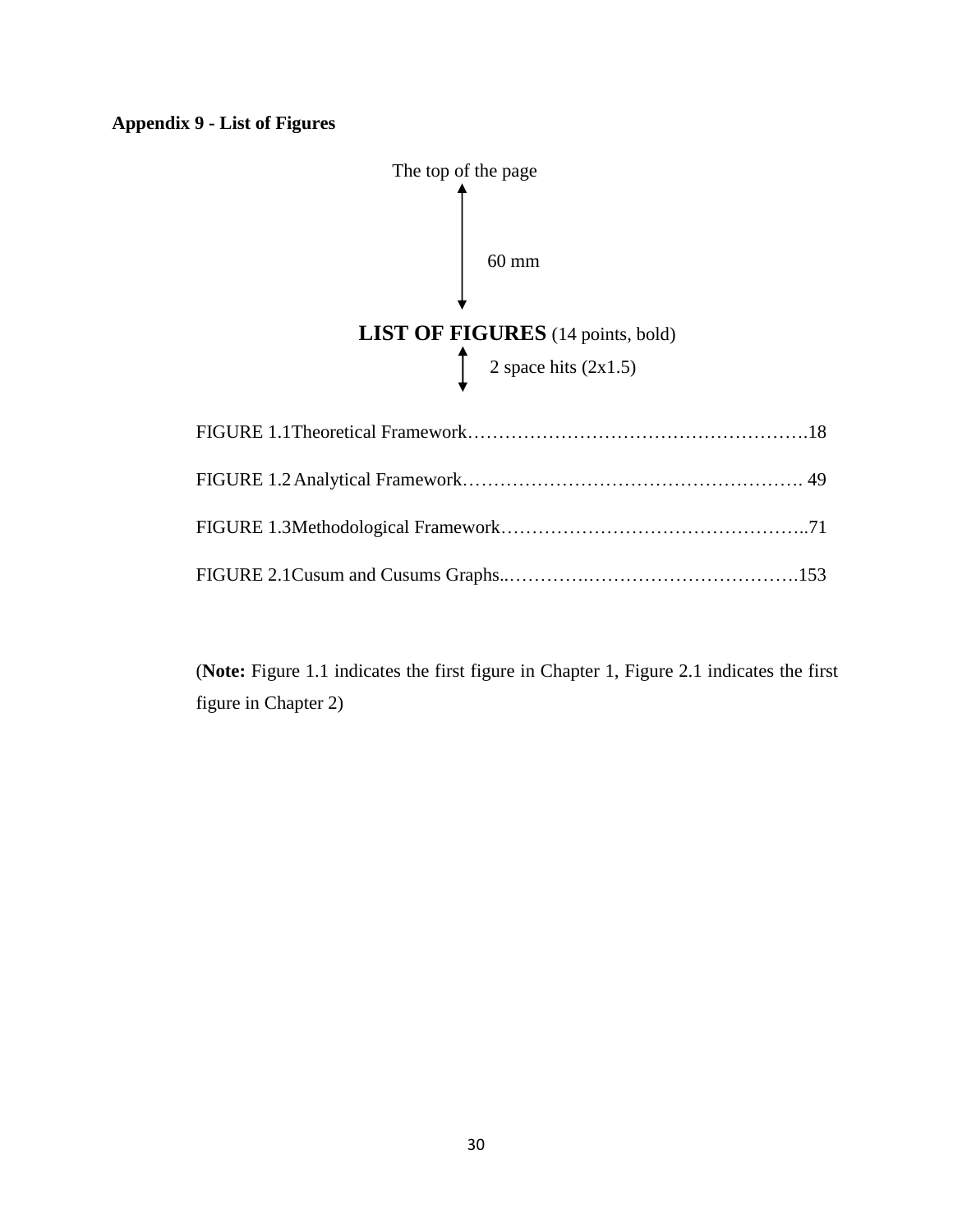# **Appendix 10 List of Appendices**

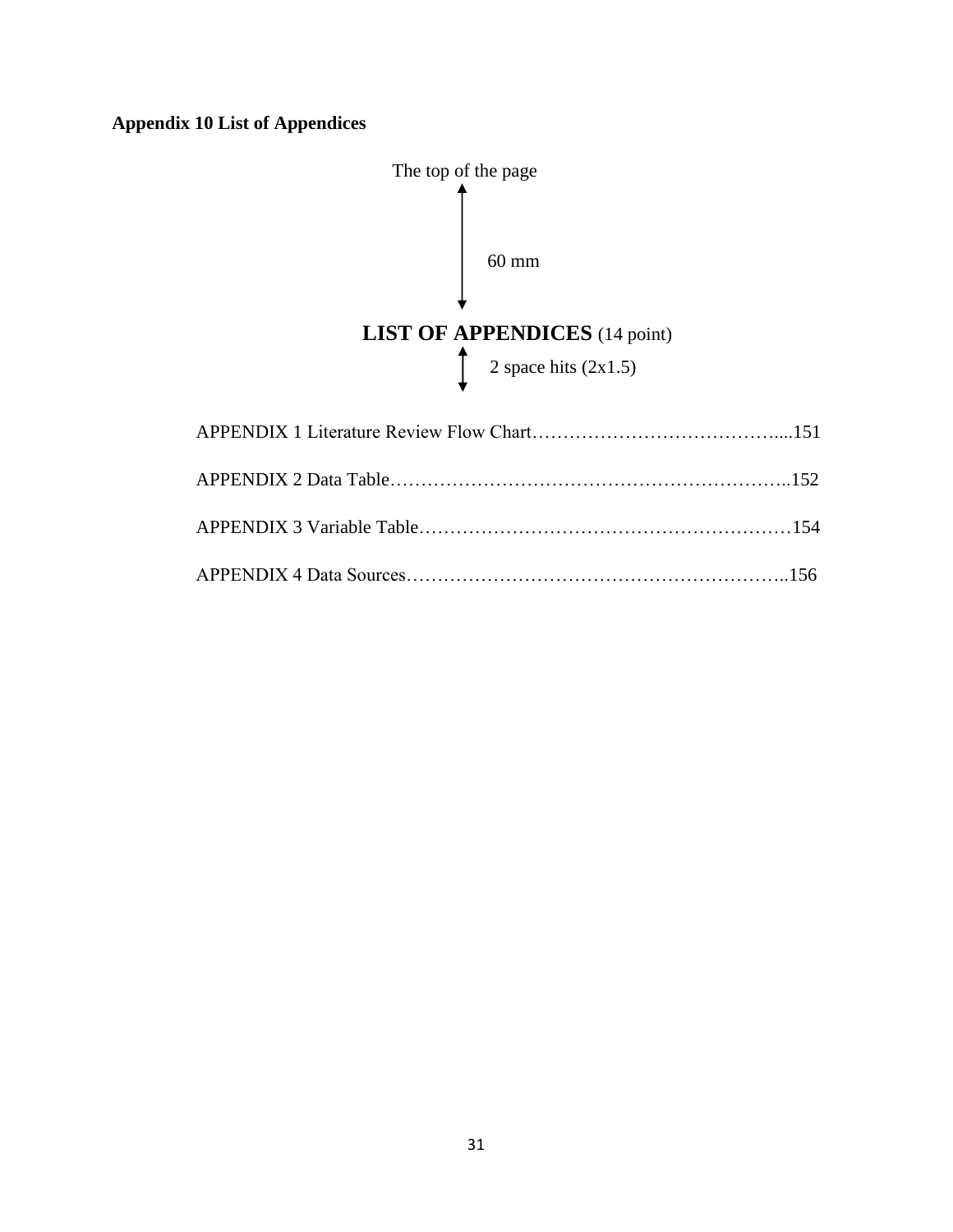## **Appendix 11 - List of Abbreviations**

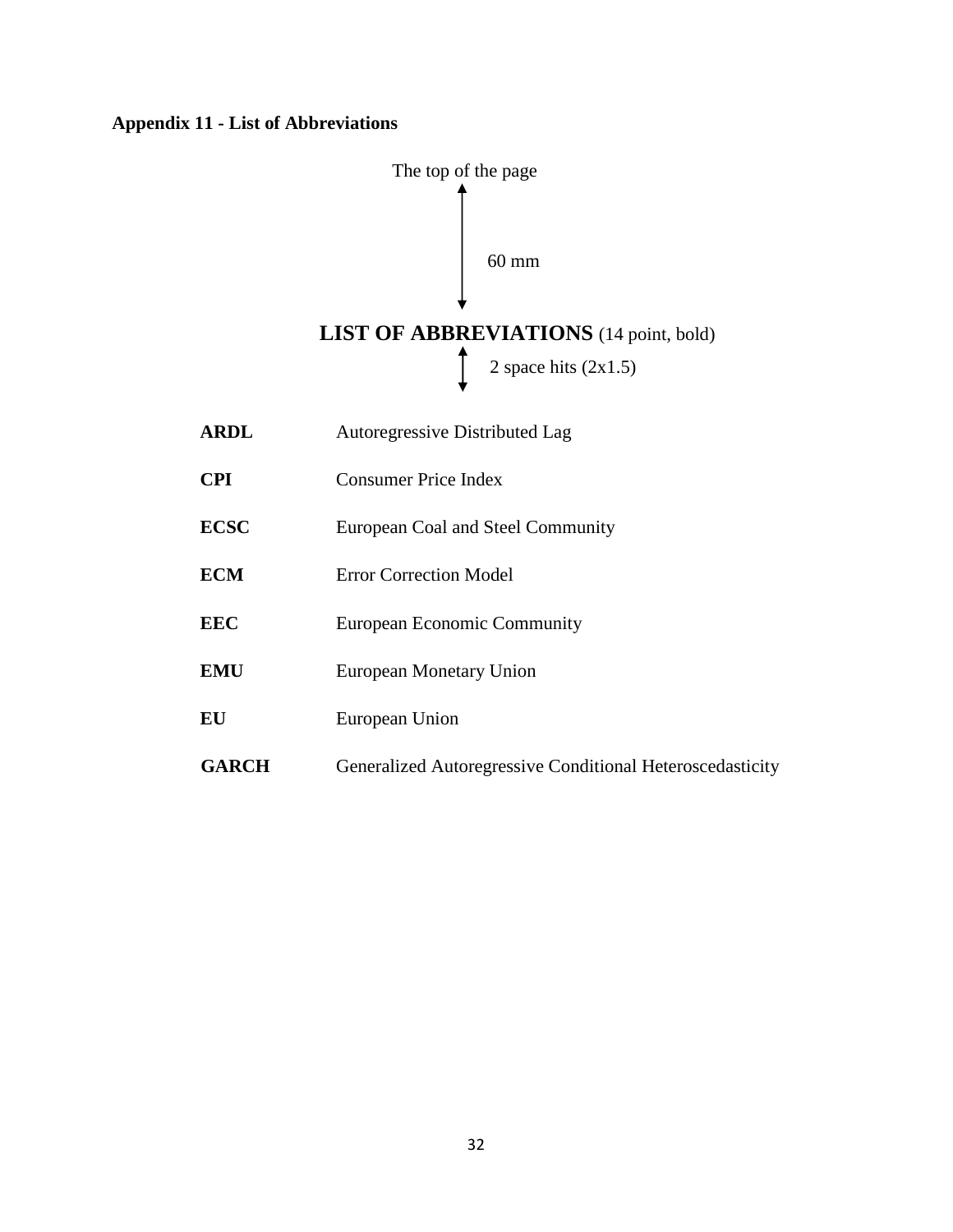# **Appendix 12 - Sample Table**

# **TABLE 1.3** DNA Data Analysis

| <b>Illumina Genome Analyzer 2</b>         | <b>DNA</b> source                    | % retained for<br>assembly with<br><b>SOAPdenovo</b> |
|-------------------------------------------|--------------------------------------|------------------------------------------------------|
| 1 lane 2*36bp paired end 351.9bp insert   | single focal male                    | 88%                                                  |
| 5 lanes 2*50bp paired end 351.9bp insert  |                                      | 77%                                                  |
| 3 lanes 2*76bp paired end 351.9bp insert  |                                      | 62%                                                  |
| 4 lanes 2*101bp paired end 351.9bp insert |                                      | 59%                                                  |
|                                           |                                      |                                                      |
|                                           |                                      |                                                      |
| Roche 454 Titanium FLX                    | <b>DNA</b> source                    |                                                      |
| shotgun (mean length 314.1bp)             | single focal male                    |                                                      |
| paired end 8kb insert                     | 10 males, brothers of the focal male |                                                      |
| paired end 20kb insert                    | 31 males, brothers of the focal male |                                                      |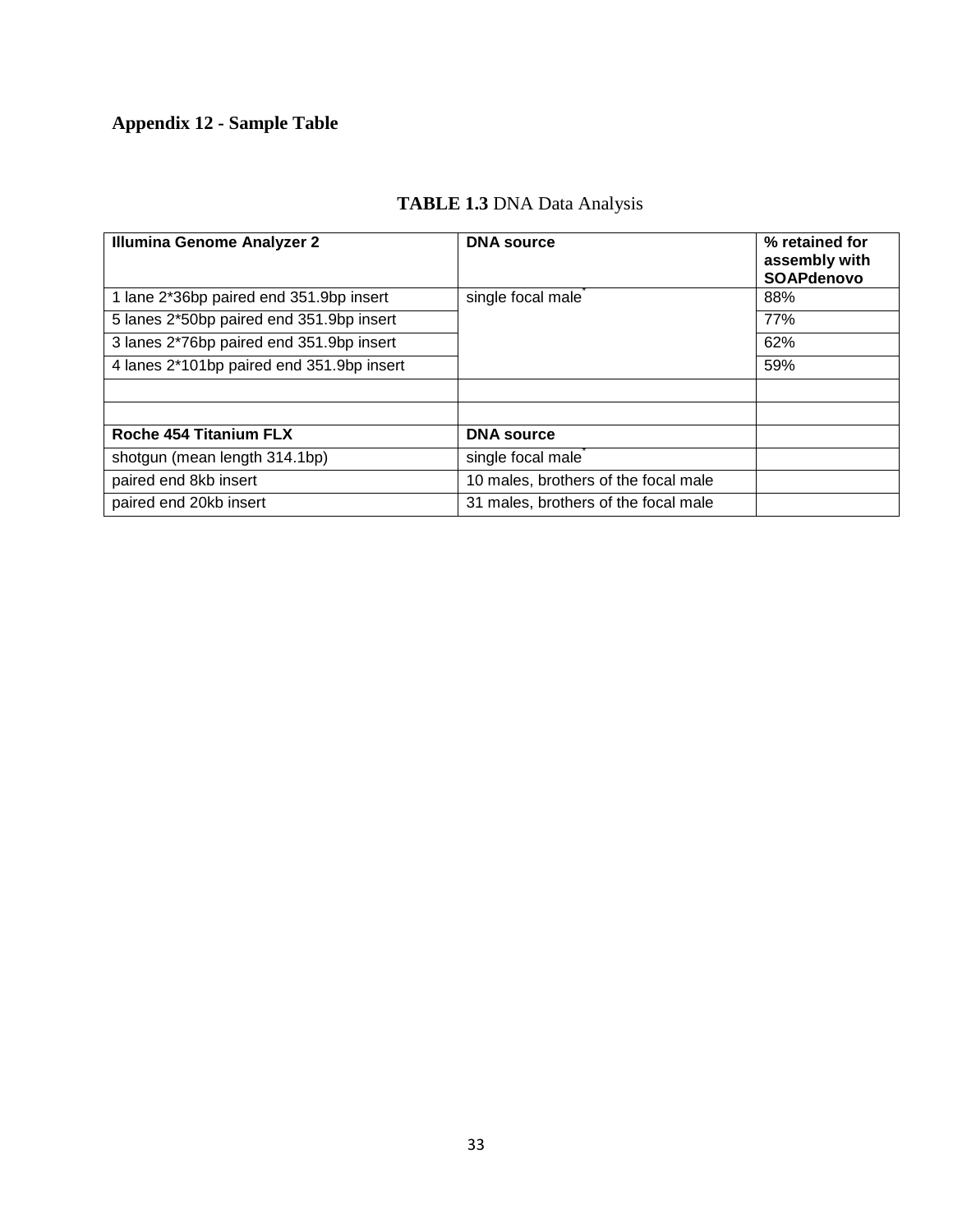# **Appendix 13 - Sample Figure**



**FIGURE 3.1** Impacts of Set-Asides on Consumer, Producer, and Total Economic Surplus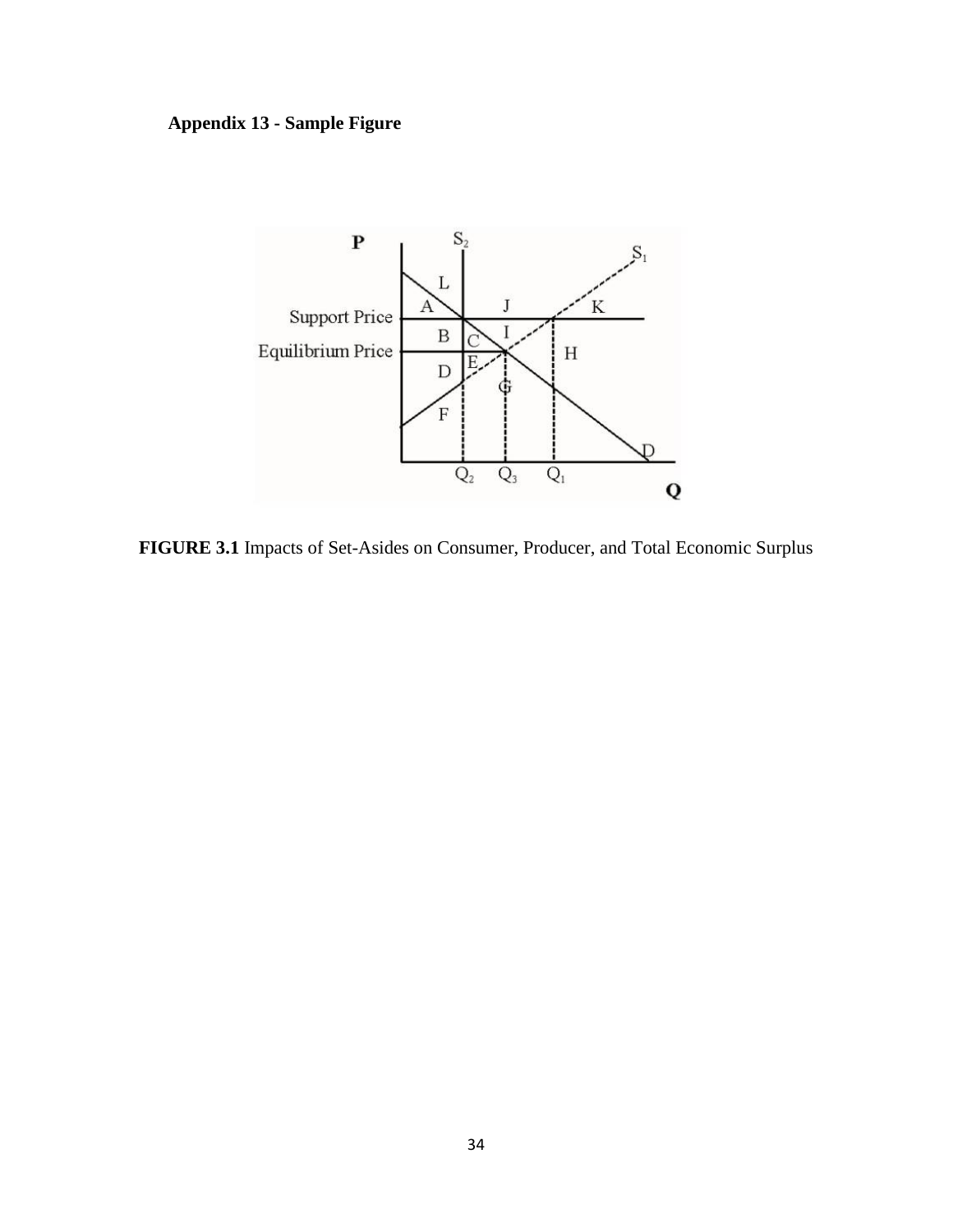#### **Appendix 14 - Curriculum Vitae**



Serkan Zor was born on 1 April 1976, in Ankara. He received his BS degree in Electronics Engineering in 1996 and M.S. degree in 1999 in Computer Engineering both from Sample University. He worked as a research assistant at the department of computer engineering of Sample University from 1997 to 2003. During this time he has been affiliated with the Informatics Research and Development Center. His research interests include quality operating systems, data mining and computer networks. Since 2003 he has been a chief programmer at a private company.